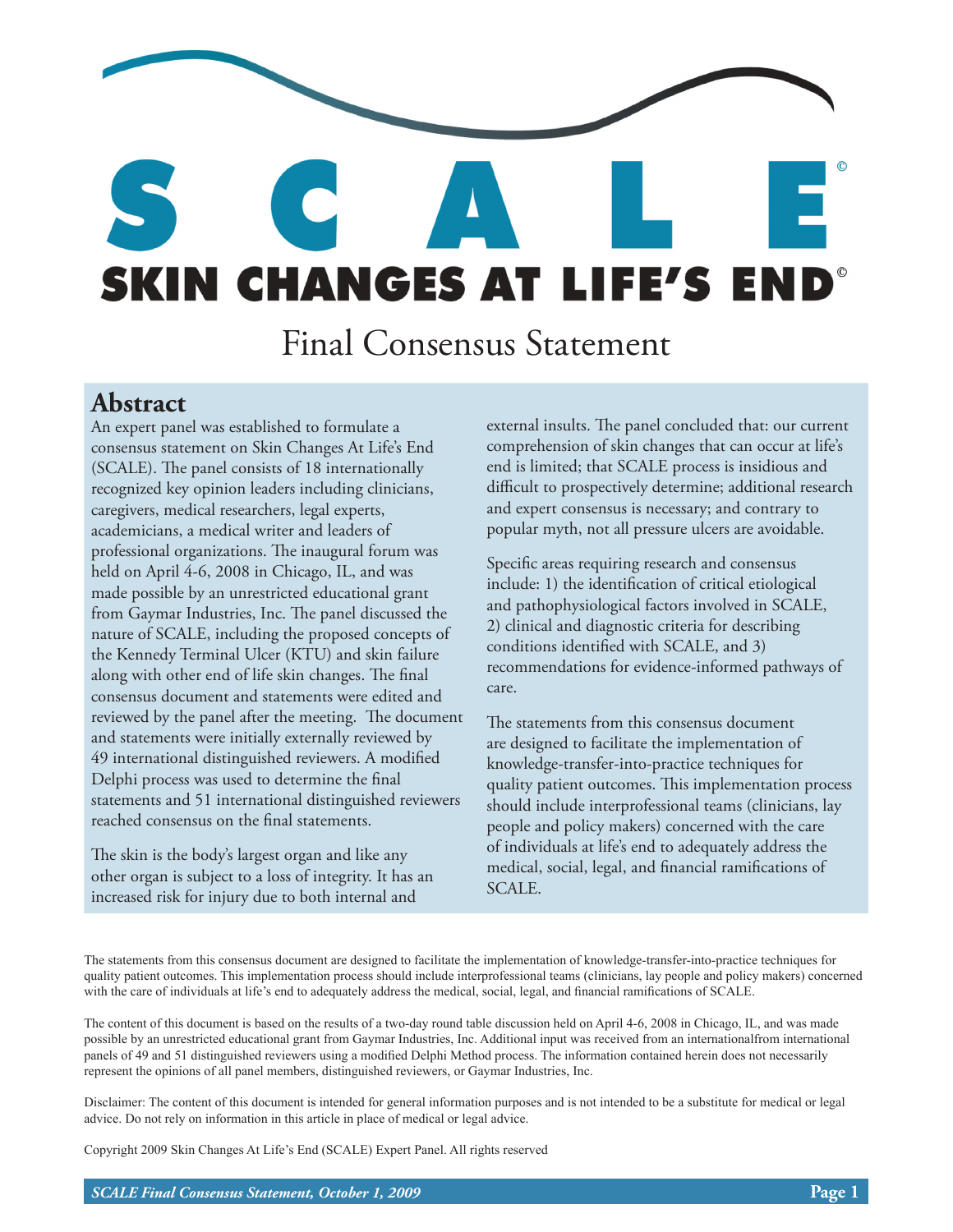## **SCALE Expert Panel Members**

### **Co-Chairpersons**

**R. Gary Sibbald**, BSc, MD, FRCPC (Med, Derm),MACP, FAAD, MEd, FAPWCA University of Toronto, Toronto, Canada, gary.sibbald@utoronto.ca

**Diane L. Krasner**, PhD, RN, CWCN, CWS, BCLNC, FAAN, Wound & Skin Care Consultant, York, PA, USA, dlkrasner@aol.com *Corresponding Author: 212 East Market Street, York, PA 17403 USA*

## **Medical Writer**

**James Lutz**, MS, CCRA, Lutz Consulting, LLC, Medical Writing Services, Buellton, CA, USA, jlutzmail@ aol.com

## **Panel Facilitator**

**Cynthia Sylvia**, MSc, MA, RN, CWOCN, Gaymar Industries, Inc., Orchard Park, NY, USA, csylvia@ gaymar.com

### **Additional Panel Members**

**Oscar Alvarez**, PhD, CCT, FAPWCA, Center for Curative and Palliative Wound Care, Calvary Hospital, Bronx, NY, USA, oalvarez@calvaryhospital.org

**Elizabeth A. Ayello**, PhD, RN, ACNS-BC, ETN, FAPWCA, FAAN, Excelsior College School of Nursing, USA, elizabeth @ayello.com

**Sharon Baranoski**, MSN, RN, CWOCN, APN, DAPWCA, FAAN, Wound Care Dynamics, Inc., Shorewood, IL, USA, nrsebear@aol.com

**William J. Ennis**, DO, MBA, FACOS, University of Illinois, Palos Heights, IL, USA, w.ennis@comcast.net

**Nancy Ann Faller**, RN, MSN, PhD, ETN, CS, Carlisle, PA, USA, nafaller@aol.com

**Jane Hall**, Medical Malpractice Defense Attorney, Huie, Fernambucq & Stewart, LLP, Birmingham, AL, USA, jgh@hfsllp.com

**Rick E. Hall**, BA, RN, CWCN, Helping Hands Wound Care, Wichita, KS, USA, mnurse66@yahoo.com

**Karen Lou Kennedy-Evans**, RN, CS, FNP, KL Kennedy, LLC, Tucson, AZ, USA, ktulcer@aol.com

**Diane Langemo**, PhD, RN, FAAN, Langemo & Assoc, Grand Forks, ND, USA, dianelangemo@aol.com

**Joy Schank**, RN, MSN, ANP, CWOCN, Schank Companies, Himrod, NY, USA, joyschank@yahoo.com

**Thomas P. Stewart**, PhD, Gaymar Industries, Inc., Orchard Park, NY & S.U.N.Y. at Buffalo, USA, tstewart@gaymar.com

**Nancy A. Stotts**, RN, CNS, EdD, FAAN, University of California, San Francisco, San Francisco, CA, USA, nancy.stotts@nursing.ucsf.edu

**David R. Thomas**, MD, FACP, AGSF, GSAF, CMD, St. Louis University, St. Louis, MO, USA, thomasdr@ slu.edu

**Dot Weir**, RN, CWON, CWS, Osceola Regional Medical Center, Kissimmee, FL, USA, dorothy.weir@ hcahealthcare.com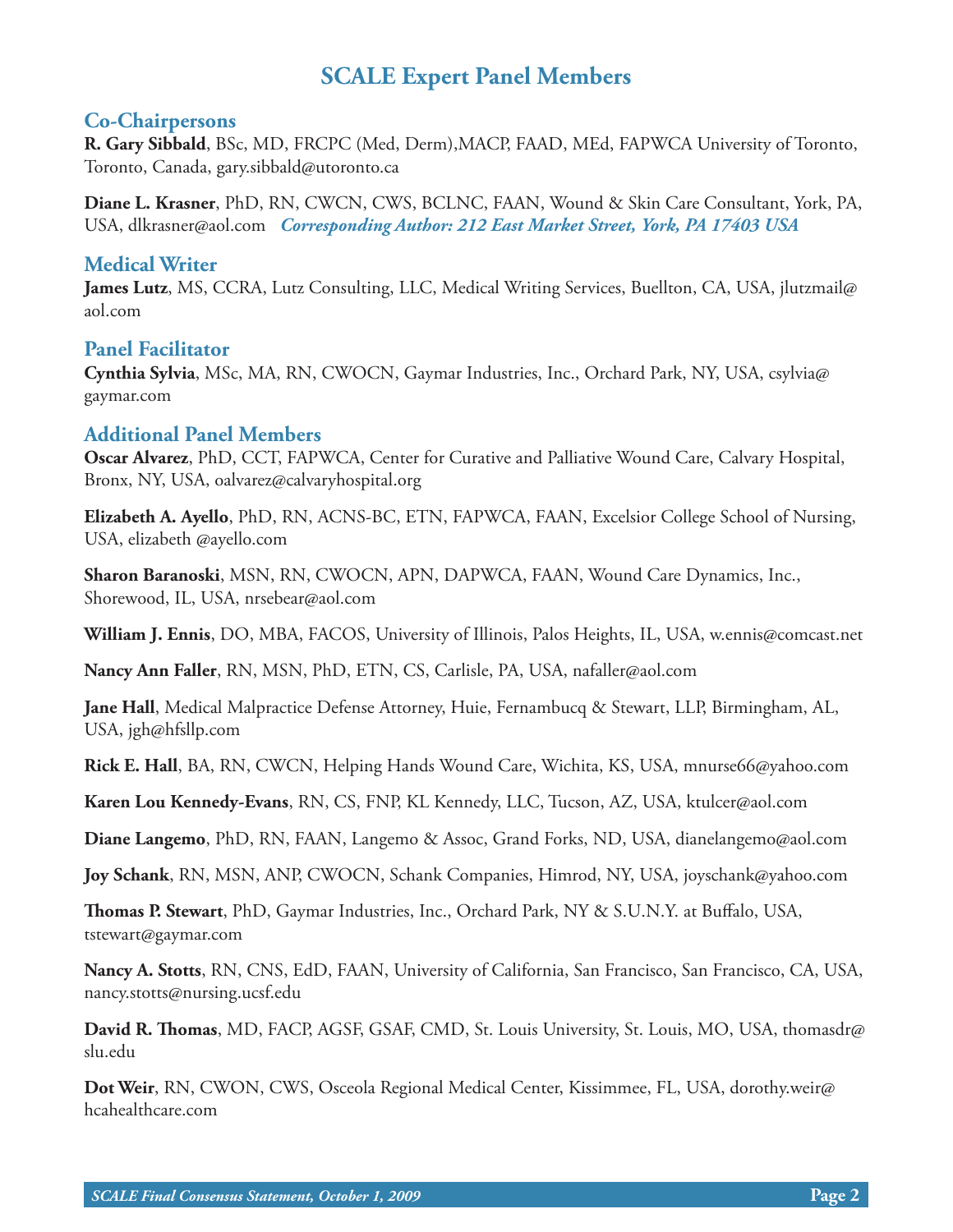# **Table of Contents**

| <b>Abstract</b>                                                                                            | $\bm{I}$         |
|------------------------------------------------------------------------------------------------------------|------------------|
| <b>SCALE Expert Panel Members</b>                                                                          | $\overline{2}$   |
| <b>Background for Skin Changes At Life's End (SCALE)</b><br><b>Goals and Objectives of the SCALE Panel</b> |                  |
|                                                                                                            |                  |
| <b>Panel Statements</b>                                                                                    |                  |
| <b>Statement 1</b>                                                                                         | 6                |
| <b>Statement 2</b>                                                                                         | 6                |
| <b>Statement 3</b>                                                                                         | 7                |
| <b>Statement 4</b>                                                                                         | $\mathcal{Z}$    |
| <b>Statement 5</b>                                                                                         | 8                |
| <b>Statement 6</b>                                                                                         | 8                |
| <b>Statement 7</b>                                                                                         | $\boldsymbol{9}$ |
| <b>Statement 8</b>                                                                                         | 9                |
| <b>Statement 9</b>                                                                                         | 10               |
| <b>Statement 10</b>                                                                                        | 12               |
| <b>Recommendations for Future Research</b>                                                                 | 13               |
| <b>Conclusions</b>                                                                                         | 13               |
| <b>Glossary of Terms</b>                                                                                   | 14               |
| <b>References</b>                                                                                          | 16               |
| <b>List of Distinguished Reviewers</b>                                                                     | 18               |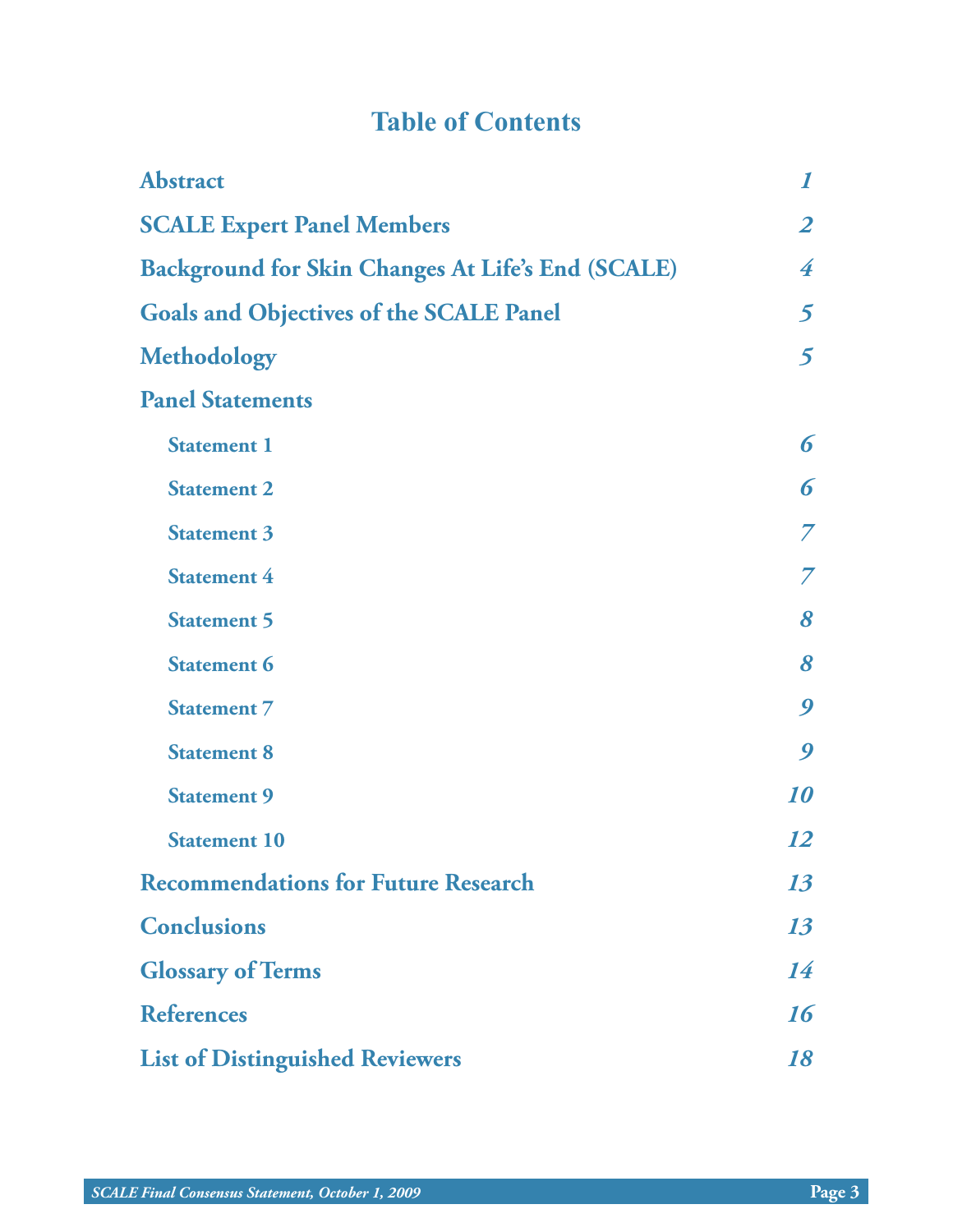# **Background for Skin Changes At Life's End (SCALE)**

Organ dysfunction is a familiar concept in the health sciences, and can occur at any time but most often occurs at life's end, during an acute critical illness or with severe trauma. Body organs particularly the heart and kidneys undergo progressive limitation of function as a normal process related to aging and the end of life. End of life is defined as a phase of life when a person is living with an illness that will often worsen and eventually cause death. This time period is not limited to the short period of time when the person is moribund.<sup>1</sup> It is well accepted that during the end stages of life, any of a number of vital body systems (e.g. the renal, hepatic, cardiac, pulmonary, or nervous systems) can be compromised to varying degrees and will eventually totally cease functioning. The process of organ compromise can have devastating effects, resulting in injury or interference with functioning of other organ systems that may contribute to further deterioration and eventual death.

We propose that the skin, the largest organ of the body, is no different, and also can become dysfunctional with varying degrees of resultant compromise. The skin is essentially a window into the health of the body, and if read correctly, can provide a great deal of insight into what is happening inside the body. Skin compromise, including changes related to decreased cutaneous perfusion and localized hypoxia (blood supply and local tissue factors) can occur at the tissue, cellular, or molecular level. The end result is a reduced availability of oxygen and the body's ability to utilize vital nutrients and other factors required to sustain normal skin function. When this compromised state occurs, the manifestations are termed, Skin Changes At Life's End (SCALE). It should be noted that the acronym SCALE is a mnemonic used to describe a group of clinical phenomena, and should not be confused with a risk assessment tool. The term applies to all individuals across the continuum of care settings.

Skin organ compromise at life's end is not a new concept in the literature. The first clinical description in modern medical literature appeared in 1989 with the Kennedy Terminal Ulcer (KTU).<sup>2</sup> Kennedy

*The skin is essentially a window into the health of the body, and if read correctly, can provide a great deal of insight into what is happening inside the body.* 

described the KTU as a specific subgroup of pressure ulcers that some individuals develop as they are dying. They are usually shaped like a pear, butterfly, or horseshoe, and are located predominantly on the coccyx or sacrum (but have been reported in other anatomical areas). The ulcers are a variety of colors including red, yellow or black, are sudden in onset, typically deteriorate rapidly, and usually indicate that death is imminent.<sup>2</sup> This initial report was based on retrospective chart reviews of individuals with pressure ulcers. It sparked further inquiry into how long these individuals within the facility lived after occurrence of a pressure ulcer. Just over half (55.7%) died within six weeks of discovery of their pressure ulcer(s). The observations were further supported by Hanson and colleagues (1991), who reported that 62.5% of pressure ulcers in hospice patients occurred in the 2 weeks prior to death.3 Further evidence for the existence of the KTU is mostly observational in nature, but is consistent with the premise that skin function can become compromised at life's end.

It is noteworthy that while Kennedy independently described the KTU in 1989, a similar condition was actually first described much earlier in the French medical literature by Jean-Martin Charcot  $(1825-1893).$ <sup>4, 5</sup> In a medical textbook written in 1877, Charcot described a specific type of ulcer that is butterfly in shape and occurring over the sacrum. Patients that developed these ulcers usually died shortly thereafter, hence he termed the ulcer Decubitus Ominosus. However, Charcot attributed the ulcers to being neuropathic rather than pressure in origin. Charcot's writings of Decubitus Ominosus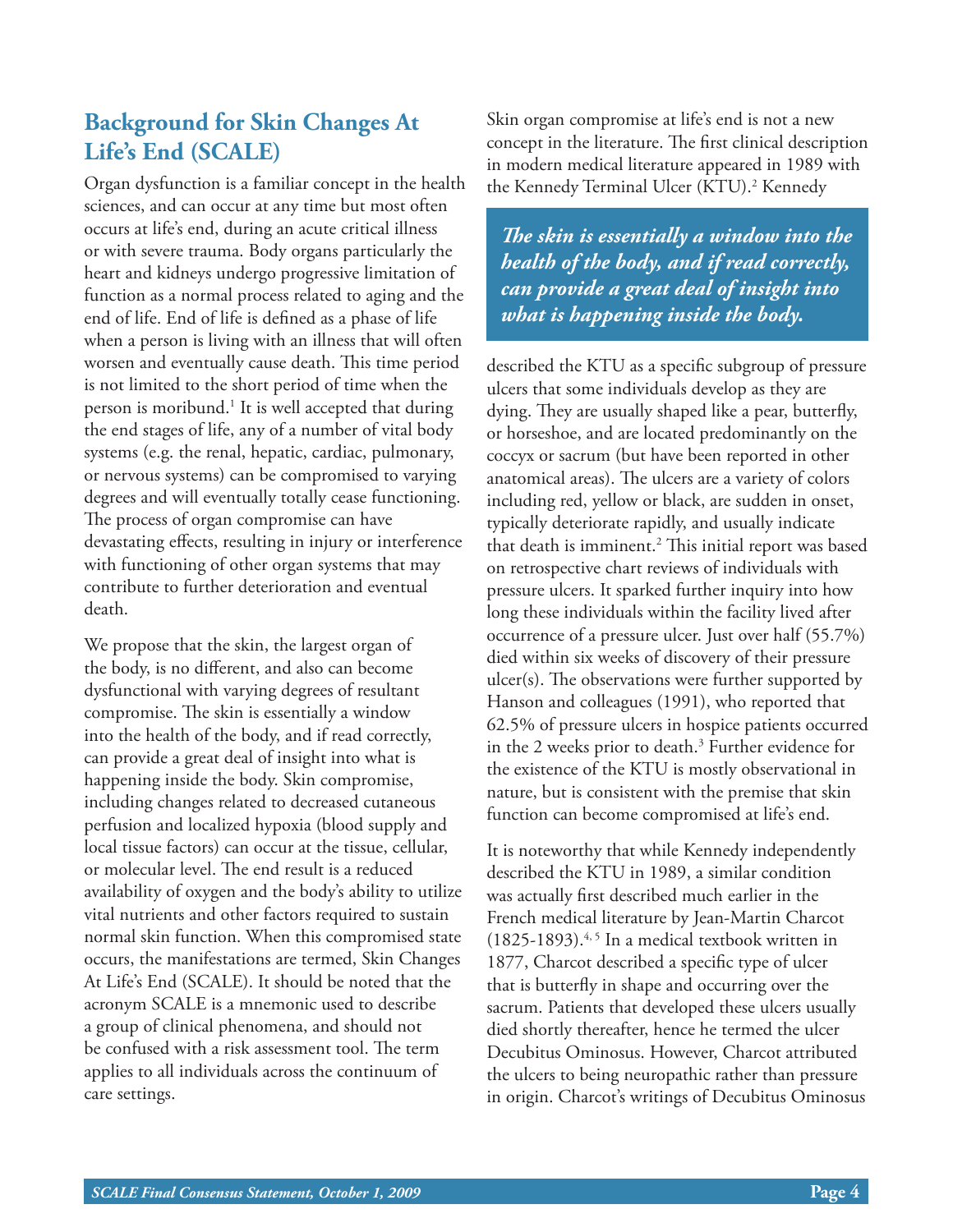were all but forgotten in the medical literature until recently with renewed interest in skin organ compromise.4 The fact that two experts in the field of chronic wounds independently reported the same clinical phenomenon, with very similar descriptions, 112 years apart, lends credence to the possible existence of terminal pressure ulcers as a result of end-of-life skin organ compromise.

Also of historical interest is the original work of Dr. Alois Alzheimer in Germany. He was on call in 1901 when a 51 year old woman, Frau August D, was admitted to his asylum for the insane in Frankfort. Dr. Alzheimer followed this patient, studied her symptoms and presented her case to his colleagues as what came to be known as Alzheimer's Disease. When Frau Auguste D. died on April 8, 1906, her medical record listed the cause of death as "septicemia due to decubitus."6 Alzheimer noted, "at the end, she was confined to bed in a fetal position, was incontinent and in spite of all the care and attention given to her, she suffered from decubitus." So, here we have the first identified patient with Alzheimer's Disease having developed immobility and two pressure ulcers with end stage Alzheimer's. In our modern times, end stage Alzheimer's Disease has become an all-too-frequent scenario with multiple complications including SCALE.

In 2003, Langemo proposed a working definition of skin failure; that it is a result of hypoperfusion, creating an extreme inflammatory reaction concomitant with severe dysfunction or failure of multiple organ systems.7 Three years later, Langemo and Brown (2006) conducted a comprehensive review of the literature on the concept of skin failure that focused largely on pressure ulcer development.<sup>8</sup> They presented a discussion of changes in the skin that can occur with aging, the development of pressure ulcers, multiorgan failure, and "skin failure" (both acute and chronic as well as end of life). $9-15$ In the early 1990's two publications by Parish & Witkowski had presented logical arguments about the mechanism of pressure ulcer occurrence at the end of life, suggesting that they may not be preventable in those individuals with multiple organ

failure.<sup>11, 16</sup> Although the term skin failure has been introduced, it is not currently a widely accepted term in the dermatological or the wound literature.

Despite the limited scientific literature, there is consensus from the narrative literature that some pressure ulcers may be unavoidable including those that are manifestations of SCALE. We propose that at the end of life, failure of the homeostatic mechanisms that support the skin can occur, resulting in a diminished reserve to handle insults such as minimal pressure. Therefore, contrary to popular myth, not all pressure ulcers are avoidable.<sup>17,</sup> <sup>18</sup> Many members of the SCALE Panel acknowledge the need for systematic study of the phenomenon.

## **Goals and Objectives of the SCALE Panel**

The overall goal of the SCALE Expert Panel was to initiate stakeholder discussion of skin changes at the end of life, a phenomenon that we have termed SCALE. An objective was to examine the concept of unavoidable pressure ulcers that can occur as a result of SCALE. While reaching consensus on the various aspects of this topic is an important outcome, this endeavor will require a more rigorous scientific investigative approach that was beyond the scope of this ground breaking meeting. The purpose of this initial meeting was to generate a series of statements that will serve as a platform for future consensus discussions. The objective of this document is to present these panel statements, disseminate them for public discussion, and to further the development of the body of scientific knowledge on this important topic.

## **Methodology**

A modified three phase Delphi Method approach was used to reach consensus on the 10 statements reported in this document. The Delphi Method relies on expert panel input to reach consensus on a topic of interest.<sup>19</sup> Our approach consisted of three separate phases of consensus building involving an international group of 69 noted experts in the field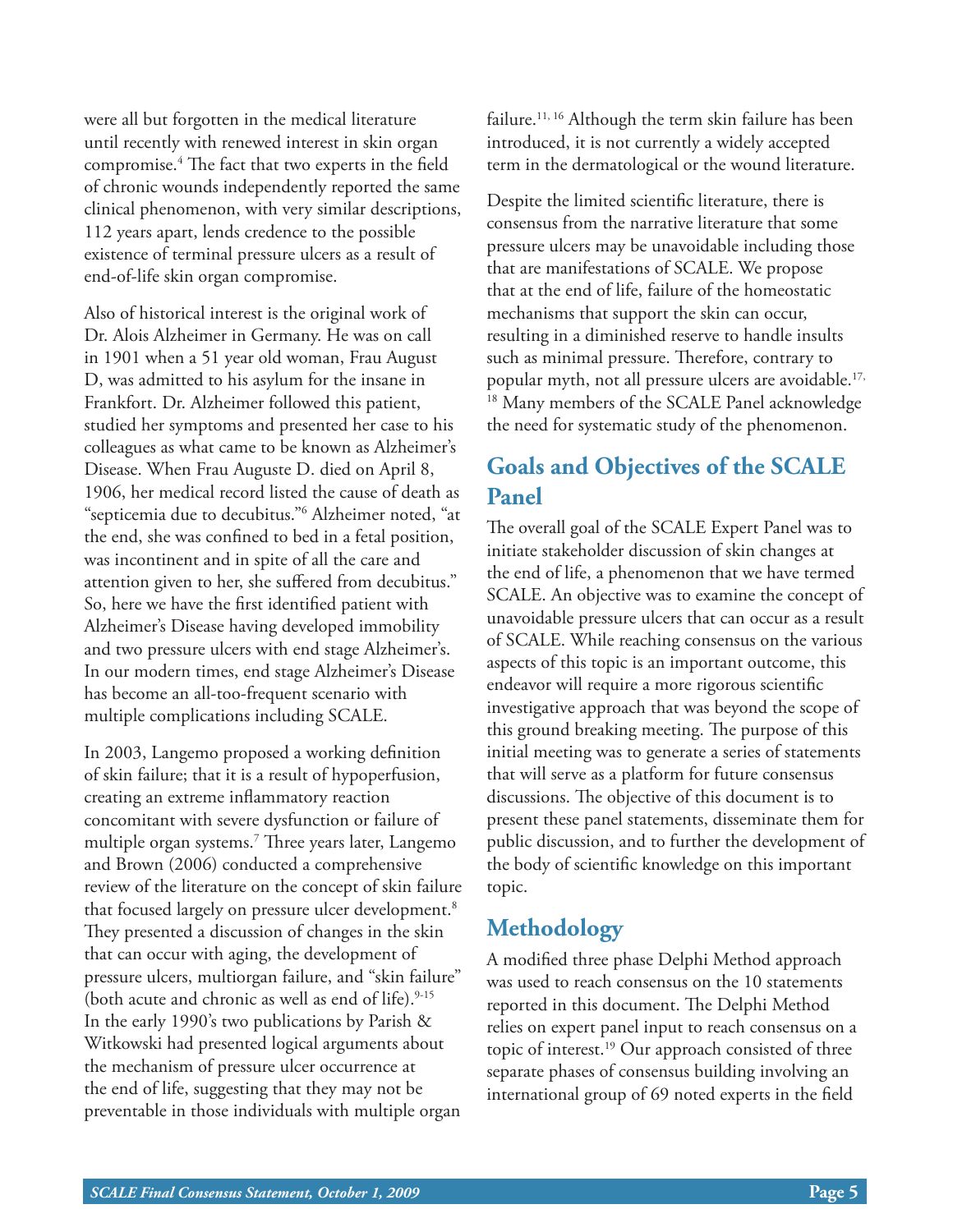of wound care.

**Phase 1:** A panel of 18 experts in the field of wound care with expertise in wound and skin care convened in a round table format on April 4-6, 2008 in Chicago, IL, USA. Audio proceedings and written notes from this round table discussion were used to generate a Preliminary Consensus Document (PCD). This PCD was returned to the original panel for review and was modified as necessary to reach panel consensus.

**Phase 2:** The PCD was presented and distributed at numerous international conferences seeking public comment from September 2008 through June 2009. The document was published, $20$  and also available for public download from the web site of the panel sponsor (Gaymar Industries, Inc.).<sup>21</sup> The PCD was further reviewed by a selected international panel of 49 Distinguished Reviewers with noted expertise in wound care and palliative medicine.

**Phase 3:** Written input received from the panel of Distinguished Reviewers and from the various public presentations was used to generate A Final Consensus Document (FCD). This FCD was then returned to the original 18-member Expert Panel and a 52-member Distinguished Reviewer Panel for voting on each of the 10 statements for consensus. A quorum of 80% that *strongly agree* or *somewhat agree*  with each statement was used as a pre-determined threshold for having achieved consensus on each of the statements. Fifty two individuals voted on the final consensus process.

In addition to the PCD and FCD documents, an annotated bibliography of literature pertinent to SCALE was generated and is available for download from the web site of the panel sponsor (Gaymar Industries, Inc.).<sup>21</sup>

## **Panel Statements**

As a result of the two-day panel discussion and subsequent panel revisions, and with input from 69 noted wound care experts in a modified Delphi Method approach, the following 10 statements are proposed by the SCALE Expert Panel:

### **Statement 1**

*Physiologic changes that occur as a result of the dying process (days to weeks) may affect the skin and soft tissues and may manifest as observable (objective) changes in skin color, turgor, or integrity, or as subjective symptoms such as localized pain. These changes can be unavoidable and may occur with the application of appropriate interventions that meet or exceed the standard of care.*

When the dying process compromises the homeostatic mechanisms of the body, a number of vital organs may become compromised. The body may react by shunting blood away from the skin to these vital organs, resulting in decreased skin and soft tissue perfusion and a reduction of the normal cutaneous metabolic processes. Minor insults can lead to major complications such as skin hemorrhage, gangrene, infection, skin tears and pressure ulcers that may be markers of SCALE. See Statement 6 for further discussion.

## **Statement 2**

### *The plan of care and patient response should be clearly documented and reflected in the entire medical record. Charting by exception is an appropriate method of documentation.*

The record should document the patient's clinical condition including co-morbidities, pressure ulcer risk factors, significant changes, and clinical interventions that are consistent with the patient's wishes and recognized guidelines for care.<sup>22</sup> Facility policies and guidelines for record keeping should be followed and facilities should update these policies and guidelines as appropriate. The impact of the interventions should be assessed and revised as appropriate. This documentation may take many forms. Specific approaches to documentation of care should be consistent with professional, legal, and regulatory guidelines, and may involve narrative documentation, the use of flow sheets, or other documentation systems/tools.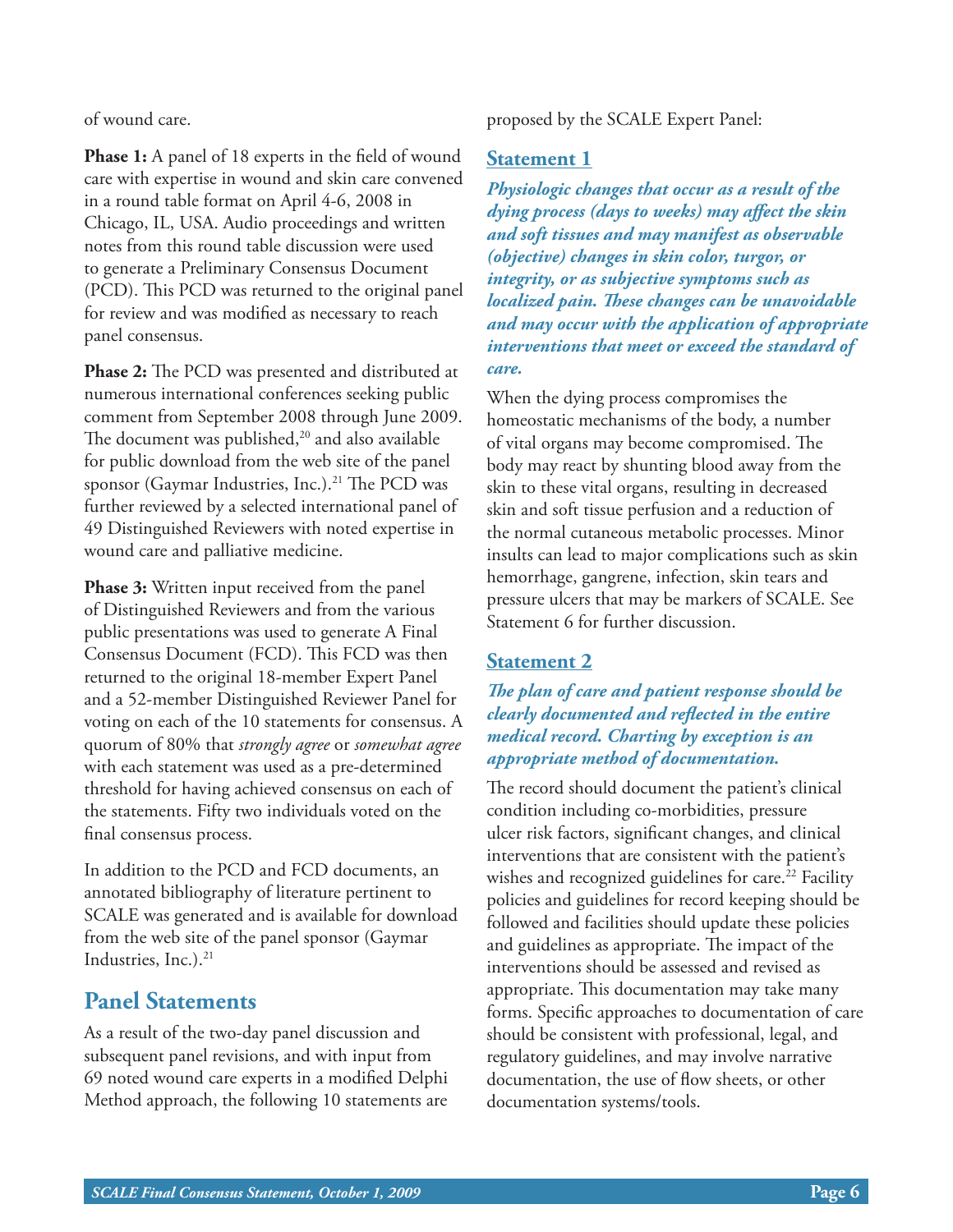If a patient is to be treated as palliative, it should be stated in the medical record, ideally with a reference to a family/caregiver meeting, and that consensus was reached. If specific palliative scales such as the Palliative Performance Scale,<sup>23</sup> or other palliative tools were utilized, $24$  they should be included in the medical record. Palliative care must be patientcentered, with skin and wound care being only a part of the total plan of care.

It is not reasonable to expect that the medical record will be an all-inclusive account of the individual's care. Charting by exception is an appropriate method of documentation. This form of documentation should allow the recording of unusual findings and pertinent patient risk factors. Some methods of clinical documentation are antiquated in light of today's complexity of patient care and rapidly changing interprofessional healthcare environment; many current documentation systems need to be revised and streamlined.

### **Statement 3**

### *Patient centered concerns should be addressed including pain and activities of daily living.*

A comprehensive, individualized plan of care should not only address the patient's skin changes and comorbidities, but any patient concerns that impact quality of life including psychological and emotional issues. Research suggests that for wound patients, health-related quality of life is especially impacted by pain, change in body image, odors and mobility issues. It is not uncommon for these factors to have an effect on aspects of daily living, nutrition, mobility, psychological factors, sleep patterns and socialization.<sup>25, 26</sup> Addressing these patient-centered concerns optimizes activities of daily living and enhance a patient's dignity.

*A comprehensive, individualized plan of care should not only address the patient's skin changes and comorbidities, but any patient concerns that impact quality of life including psychological and emotional issues.* 

### **Statement 4**

*Skin changes at life's end are a reflection of compromised skin (reduced soft tissue perfusion, decreased tolerance to external insults, and impaired removal of metabolic wastes).*

When a patient experiences SCALE, tolerance to external insults (such as pressure) decreases to such an extent that it may become clinically and logistically impossible to prevent skin breakdown and the possible invasion of the skin by microorganisms. Compromised immune response may also play an important role, especially with advanced cancer patients and with the administration of corticosteroids and other immunosuppressant agents.

Skin changes may develop at life's end despite optimal care, as it may be impossible to protect the skin from environmental insults in its compromised state. These changes are often related to other cofactors including aging, co-existing diseases and drug adverse events. SCALE, by definition occurs at life's end, but skin compromise may not be limited to end of life situations; it may also occur with acute or chronic illnesses, and in the context of multiple organ failure that is not limited to the end of life.<sup>8,</sup> <sup>27</sup> However, these situations are beyond the scope of this panel's goals and objectives.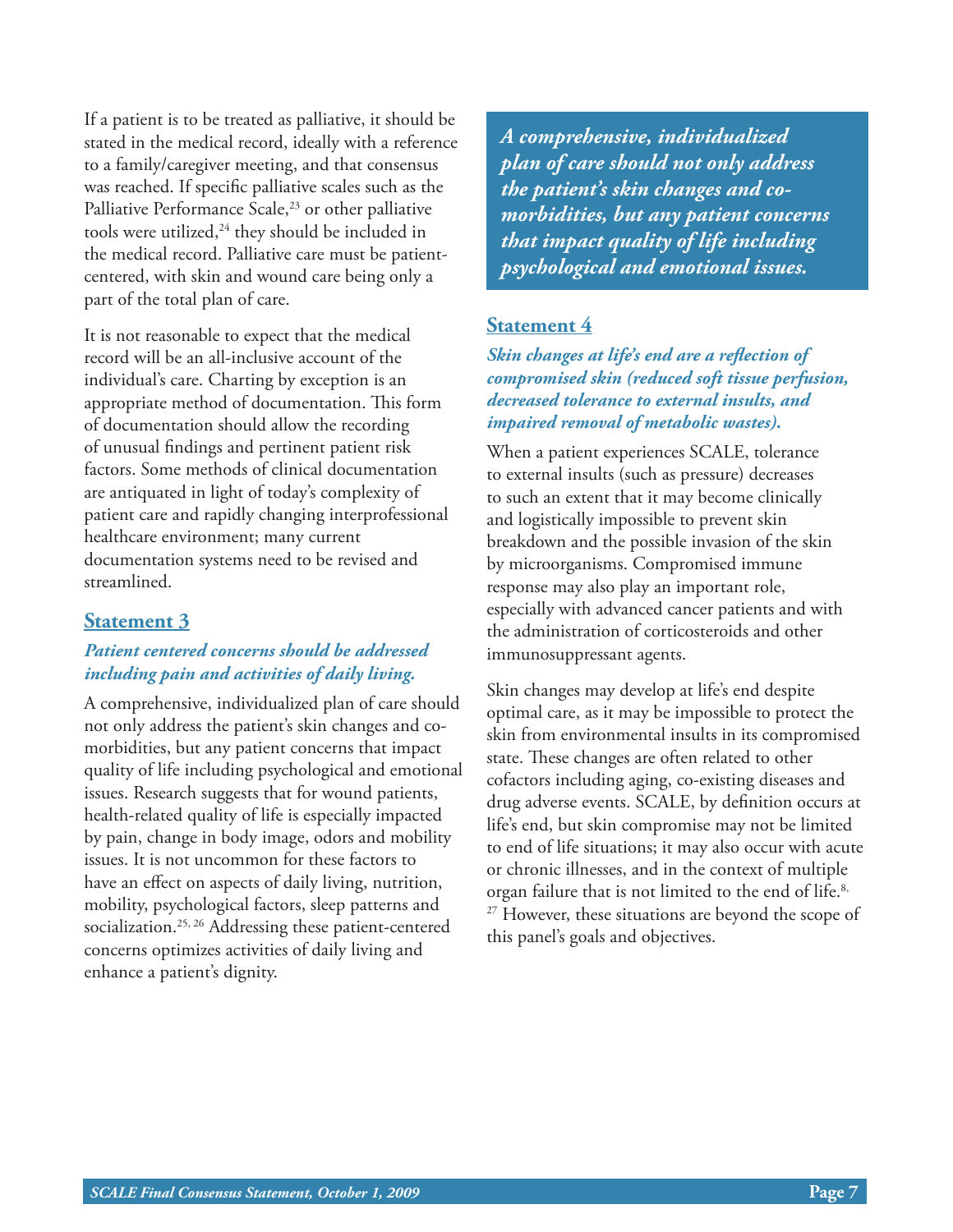### **Statement 5**

*Expectations around the patient's end of life goals and concerns should be communicated among the members of the interprofessional team and the patient's circle of care. The discussion should include the potential for SCALE including other skin changes, skin breakdown and pressure ulcers.*

It is important that the provider(s) communicate and document goals of care, interventions, and outcomes related to specific interventions (See Statement 2). The patient's circle of care includes the members of the patient unit including family, significant others, caregivers, and other healthcare professionals that may be external to the current interprofessional team. Communication with the interprofessional team and the patient's circle of care should be documented. The education plan should include realistic expectations surrounding end of life issues with input from the patient if possible. Communication of what to expect during end of life is important and this should include changes in skin integrity.

Being mindful of local protected health information disclosure regulations (e.g. USA: HIPAA, 1996),<sup>28</sup> the patient's circle of care needs to be aware that an individual at the end of life may develop skin breakdown, even when care is appropriate. They need to understand that skin function may be compromised to a point where there is diminished reserve to tolerate even minimal pressure or external insult. Educating the patient's circle of care up front may help reduce the chances of shock and emotional reactions if end of life skin conditions occur.

This education includes information that as one nears end of life, mobility decreases. The individual frequently has a "position of comfort" that the patient may choose to maintain, resulting in a greater potential for skin breakdown. Some patients elect to continue to lie on the pressure ulcer, stating it is the most comfortable position for them. Respecting the coherent patient's wishes is important.

With the recognition that these skin conditions are sometimes a normal part of the dying process, there is less potential for assigning blame, and a greater understanding that skin organ compromise may be an unavoidable part of the dying process.

*The patient's circle of care includes the members of the patient unit including family, significant others, caregivers, and other healthcare professionals that may be external to the current interprofessional team.* 

Discussions regarding specific trade-offs in skin care should be documented in the medical record. For example, patients may develop pressure ulcers when they cannot be (or do not want to be) turned due to pain or the existence of other medical conditions. Pressure ulcers may also occur in states of critical hypoperfusion due to underlying physical factors such as severe anemia, hypoxia, hypotension, peripheral arterial disease, or severe malnutrition. Care decisions must be made with the total goals of the patient in mind, and may be dependent on the setting of care, trajectory of the illness, and priorities for the patient and family. Comfort may be the overriding and acceptable goal, even though it may be in conflict with best skin care practice. In summary, the patient and family should have a greater understanding that skin organ compromise may be an unavoidable part of the dying process.

### **Statement 6**

*Risk factors symptoms and signs associated with SCALE have not been fully elucidated, but may include:*

- *• Weakness and progressive limitation of mobility.*
- *• Suboptimal nutrition including loss of appetite, weight loss, cachexia and wasting, low serum albumin/pre-albumin, and low hemoglobin as well as dehydration.*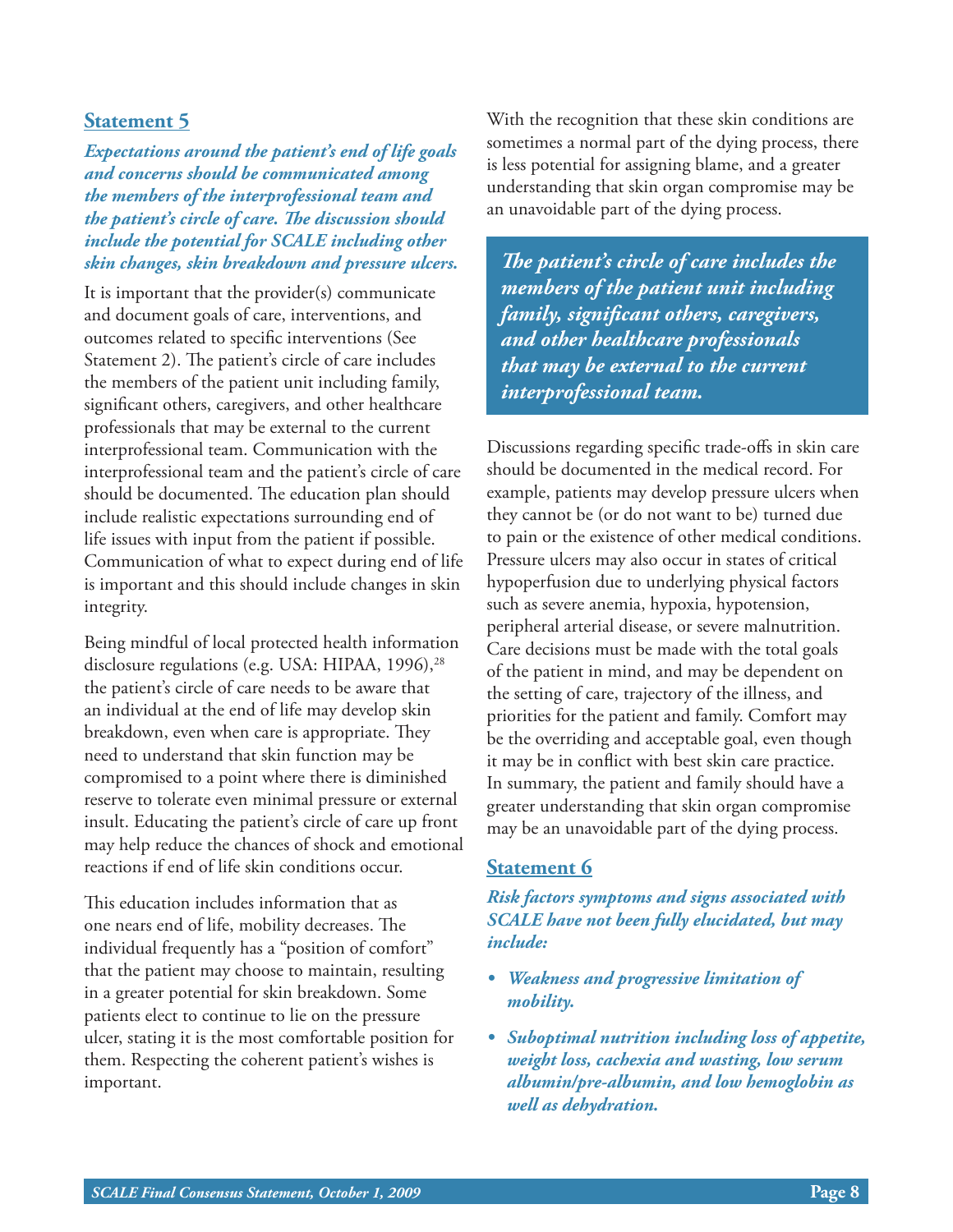- *• Diminished tissue perfusion, impaired skin oxygenation, decreased local skin temperature, mottled discoloration, and skin necrosis.*
- *• Loss of skin integrity from any of a number of factors including equipment or devices, incontinence, chemical irritants, chronic exposure to body fluids, skin tears, pressure, shear, friction, and infections.*
- *• Impaired immune function.*

Diminished tissue perfusion is the most significant risk factors for SCALE and generally occurs in areas of the body with end arteries, such as the fingers, toes, ears, and nose. These areas may exhibit early signs of vascular compromise and ultimate collapse, such as dusky erythema, mottled discoloration, local cooling, and eventually infarcts and gangrene.

As the body faces a critical illness or disease state, a normal protective function may be to shunt a larger percentage of cardiac output from the skin to more vital internal organs, thus averting immediate death. Chronic shunting of blood to the vital organs may also occur as a result of limited fluid intake over a long period of time. Most of the skin has collateral vascular supply but distal locations such as the fingers, toes, ears and nose have a single vascular route and are more susceptible to a critical decrease in tissue oxygenation due to vasoconstriction. Furthermore, the ability to tolerate pressure is limited in poorly perfused body areas.

Additional literature reviews and clinical research are needed to more thoroughly comprehend and document all of the potential risk factors associated with SCALE and their clinical manifestations.

*For pressure ulcers, it is important to determine if the ulcer may be (i) healable within an individual's life expectancy, (ii) maintained, or (iii) non-healable or palliative.*

### **Statement 7**

*A total skin assessment should be performed regularly and document all areas of concern consistent with the wishes and condition of the patient. Pay special attention to bony prominences and skin areas with underlying cartilage. Areas of special concern include the sacrum, coccyx, ischial tuberosities, trochanters, scapulae, occiput, heels, digits, nose and ears. Describe the skin or wound abnormality exactly as assessed.*

It is important to assess the whole body because there may be signs that relate to skin compromise. Table 1 provides a limited list of dermatologic terms that may be useful when describing areas of concern. Table 2 provides descriptive terms for lesions based on characteristics and size.

### **Statement 8**

*Consultation with a qualified health care professional is recommended for any skin changes associated with increased pain, signs of infection, skin breakdown (when the goal may be healing), and whenever the patient's circle of care expresses a significant concern.*

There are very definite descriptive terms for skin changes that can be used to facilitate communication between health care professionals (see Statement 7). Until more is known about SCALE, subjective symptoms need to be reported and objective skin changes described. This will allow for identification and characterization of potential end of life skin changes.

An accurate diagnosis can lead to decisions about the area of concern and whether it is related to end of life care and/or other factors. The diagnosis will help determine appropriate treatment and establish realistic outcomes for skin changes. For pressure ulcers, it is important to determine if the ulcer may be (i) healable within an individual's life expectancy, (ii) maintained, or (iii) non-healable or palliative. $17$ The treatment plan will depend on an accurate diagnosis, the individual's life expectancy and wishes, family members' expectations, institutional policies,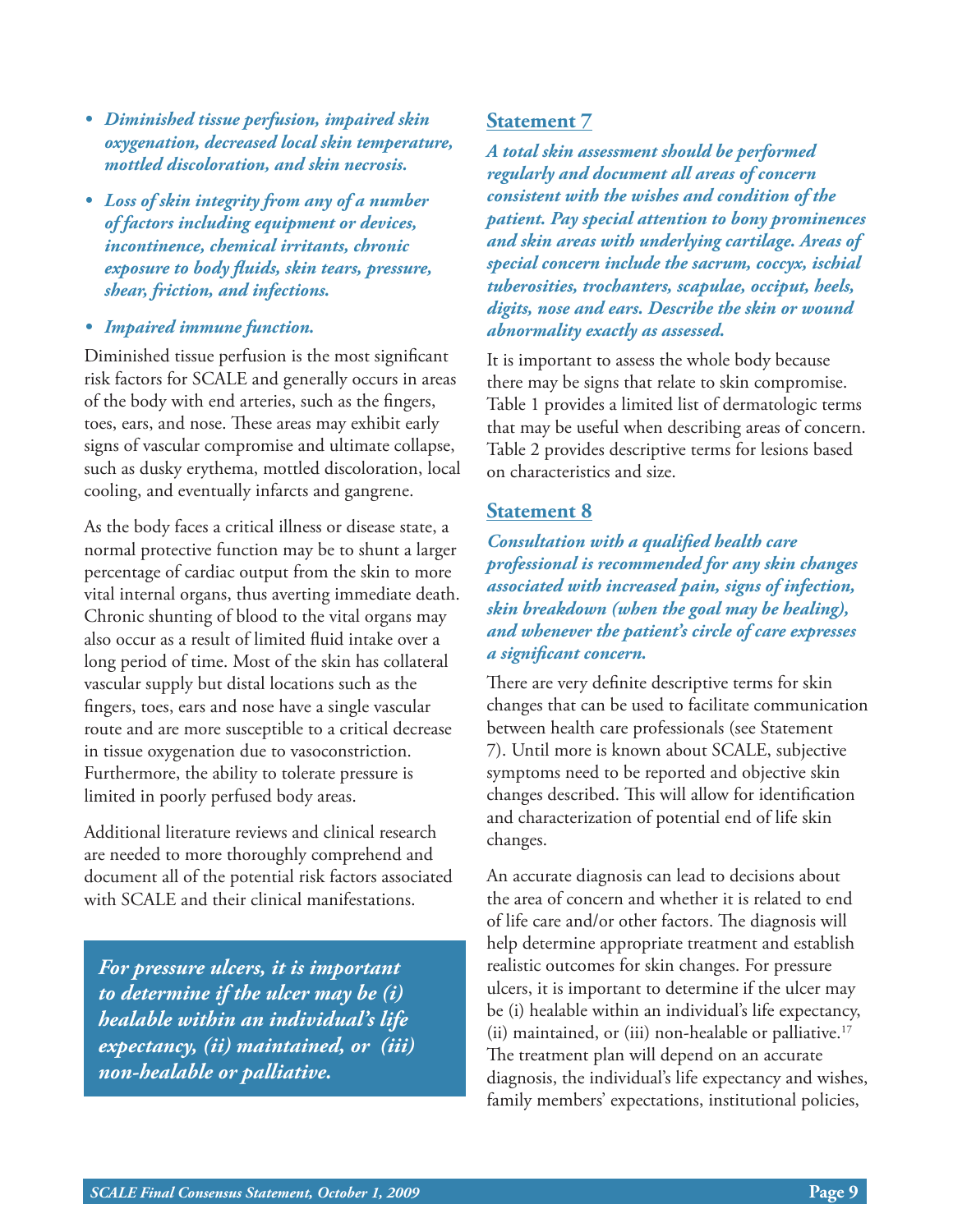and the availability of an interprofessional team to optimize care.31 Remember that patient status can change and appropriate reassessments with determination of likely outcomes may be necessary.

It is important to remember that a maintenance or non-healable wound classification does not necessarily equate with withholding treatment. For example, the patient may benefit with improved quality of life from surgical debridement and/or the use of advanced support surfaces.

### **Statement 9**

*The probable skin change etiology and goals of care should be determined. Consider the 5 Ps for determining appropriate intervention strategies:*

- *• Prevention*
- *• Prescription (may heal with appropriate treatment)*
- *• Preservation (maintenance without deterioration)*
- *• Palliation (provide comfort and care)*
- *• Preference (patient desires)*

Prevention is important for well being, enhanced quality of life, potential reimbursement, and to avoid unplanned medical consequences for end of life care. The skin becomes fragile when stressed with

| <b>Term</b>                                | <b>Definition</b>                                                                                                                                                                                                                                                                                                                                         |
|--------------------------------------------|-----------------------------------------------------------------------------------------------------------------------------------------------------------------------------------------------------------------------------------------------------------------------------------------------------------------------------------------------------------|
| <b>Bruise</b>                              | An injury producing a hematoma or diffuse extravasation of blood without rupture of the skin. <sup>29</sup><br>Often presents as a reddish, purple, black discoloration of the skin.                                                                                                                                                                      |
| Crust                                      | A hard outer layer or covering; cutaneous crusts are often formed by dried serum, pus or blood on<br>the surface of a ruptured blister or pustule. <sup>29</sup>                                                                                                                                                                                          |
| Erosion (denudation)                       | A loss of surface skin with an epidermal base.                                                                                                                                                                                                                                                                                                            |
| <b>Eschar</b>                              | Thick adherent, necrotic tissue that is typically dry and brown, black or gray in color.                                                                                                                                                                                                                                                                  |
| <b>Fissure</b>                             | A thin linear loss of skin with a dermal or deeper base.                                                                                                                                                                                                                                                                                                  |
| <b>Hematoma</b>                            | A collection of blood in the soft tissues.                                                                                                                                                                                                                                                                                                                |
| Lesion                                     | Any change in the skin that may be a normal or abnormal variant including a wound or injury. <sup>29</sup><br>It encompasses everything from macular lesions (color changes without elevation or depression of<br>the skin) through total skin breakdown.                                                                                                 |
| Mottling of skin due<br>to vascular stasis | An area of skin composed of macular lesions of varying shades or colors over the smaller or<br>medium sized blood vessels. <sup>29</sup>                                                                                                                                                                                                                  |
| <b>Scale</b>                               | Surface keratin that may be thick or thin, resembling a fish scale, cast off (desquamating) from the<br>$\sin^{29}$                                                                                                                                                                                                                                       |
| <b>Skin Tear</b>                           | A traumatic wound occurring principally on the extremities of older adults as a result of friction<br>alone or with shearing and frictional forces, that separate the epidermis from the dermis (partial-<br>thickness wound) or which separate both the epidermis and the dermis from the underlying<br>structures (full-thickness wound). <sup>30</sup> |
| Slough                                     | Yellow, green, tan, or white putrefied debris often partly separated from the surface of the wound<br>bed. <sup>29</sup>                                                                                                                                                                                                                                  |
| <b><i>Ulcer</i></b>                        | A loss of surface skin with a dermal or deeper base.                                                                                                                                                                                                                                                                                                      |

**Table 1: Useful dermatologic terms for describing areas of concern. Additional terms can be found in the Glossary included at end of this document.**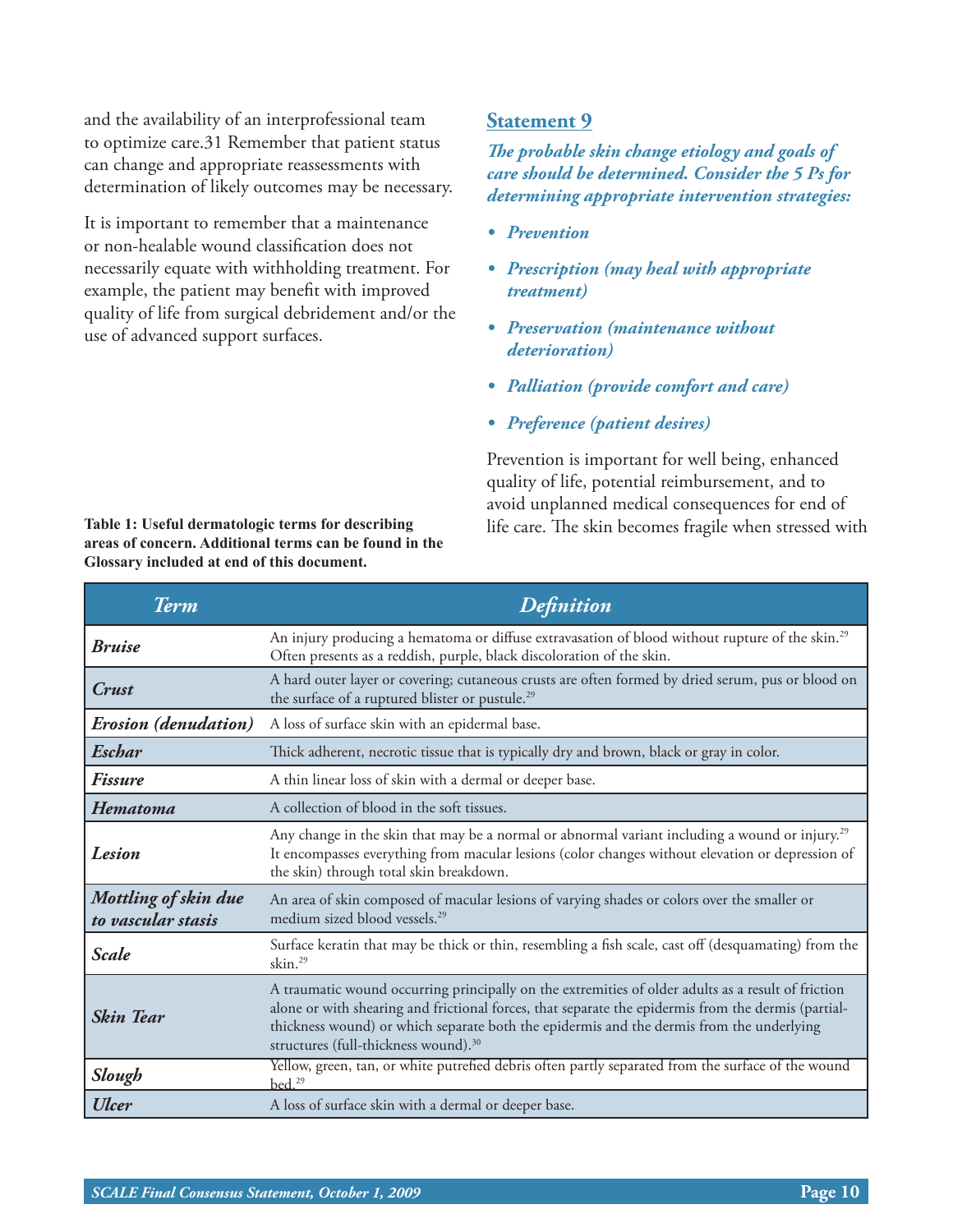decreased oxygen availability associated with the end of life. The plan of care needs to address excessive pressure, friction, shear, moisture, suboptimal nutrition, and immobilization.

Prescription refers to the interventions for a treatable lesion. Even with the stress of dying, some lesions are healable after appropriate treatment. Interventions must be aimed at treating the cause and at patient centered concerns (pain, quality of life), before addressing the components of local wound care as consistent with the patient's goals and wishes.

Preservation refers to situations where the opportunity for wound healing or improvement is limited, so maintenance of the wound in its present clinical state is the desired outcome. A maintenance wound may have the potential to heal, but there may be other overriding medical factors that could direct the interprofessional team to maintain the status quo. For example there may be limited access to care, or the patient may simply refuse treatment.

Palliation refers to those situations in which the goal of treatment is comfort and care, not healing. A palliative or non-healable wound may deteriorate due to a general decline in the health of the patient as part of the dying process, or due to hypoperfusion associated with non-correctable critical ischemia.<sup>32,</sup> <sup>33</sup> In some situations, palliative wounds may also benefit from some treatment interventions such as surgical debridement or support surfaces, even when the goal is not to heal the wound.<sup>34</sup>

Preference includes taking into account the preferences of the patient and the patient's circle of care.

#### **Table 2: Dermatological descriptions of lesions based on characteristics and size.**

| <i>Lesion</i>          | <b>Lesion Size</b> |         |
|------------------------|--------------------|---------|
| <i>Characteristics</i> | $\langle$ 1 cm     | $>1$ cm |
| Flat                   | Macule             | Patch   |
| Elevated               | Papule             | Plaque  |
| <i><b>Blister</b></i>  | Vesicle            | Bulla   |

The 5P enabler can be used in combination with the SOAPIE mnemonic to help explain the process of translating this recommendation into practice (Figure 1).35 Realistic outcomes can be derived from appropriate SOAPIE processes with the 5 skin Ps becoming the guide to the realistic outcomes for each individual.

*S = Subjective skin & wound assessment:* The person at the end of life needs to be assessed by history, including an assessment of the risk for developing a skin change or pressure ulcer (Braden Scale or other valid and reliable risk assessment scale).<sup>36</sup>

*O= Objective observation of skin & wound:* A physical exam should identify and document skin changes that may be associated with the end of life or other etiologies including any existing pressure ulcers.

*A = Assess and document etiology:* An assessment should then be made of the general condition of the patient and a care plan.

*P = Plan of care:* A care plan should be developed that includes a decision on skin care considering the 5P's as outlined in the Figure 1. This plan of care should also consider input and wishes from the patient and the patient's circle of care.

 *I = Implement appropriate plan of care:* For successful implementation, the plan of care must be matched with the healthcare system resources (availability of equipment and personnel) along with appropriate education and feedback from the patient's circle of care and as consistent with the patient's goals and wishes.

### *E = Evaluate and educate all stakeholders:*

The interprofessional team also needs to facilitate appropriate education, management, and periodic reevaluation of the care plan as the patient's health status changes.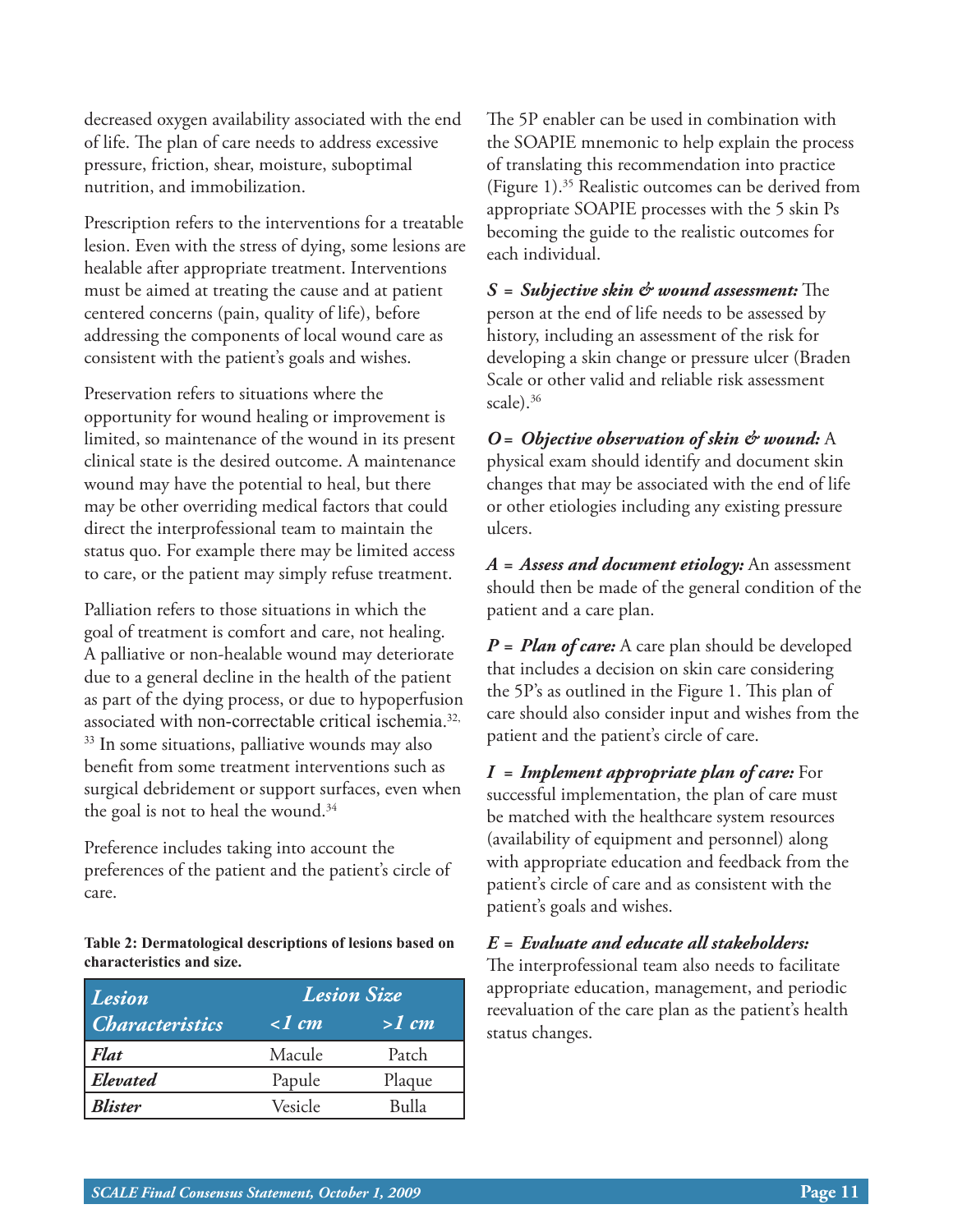**Figure 1: The SOAPIE mnemonic with the 5P enabler.**



### **Statement 10**

## *Patients and concerned individuals should be educated regarding SCALE and the plan of care.*

Education needs to be directed not only to the patient but also the patient's circle of care. Within the confines allowed by local protected health information regulations (e.g. HIPAA, 1996, USA),<sup>28</sup> the patient's circle of care needs to be included in decision making processes regarding goals of care and the communication of the meaning and method of accomplishing those decisions. Collaboration and communication should be ongoing with designated representatives from the patient's circle of care and the clinical team connecting at regular intervals. Documentation of decision making, educational efforts, and the patient's circle of care perspective is recommended. If adherence to the plan of care cannot be achieved, this should be documented in the medical record (including the reasons), and alternative plans proposed if available and feasible.

Education also extends beyond the patient's circle of care, to other involved healthcare professionals, healthcare administrators, policy makers, and to the payers. Healthcare professionals need to facilitate communication and collaboration across care settings and disciplines; organizations need to prepare staff to identify and manage SCALE. Ongoing discussions with key stakeholders will additionally provide a stimulus for additional evidence based research and education regarding all aspects of SCALE.

*Healthcare professionals need to facilitate communication and collaboration across care settings and disciplines; organizations need to prepare staff to identify and manage SCALE.*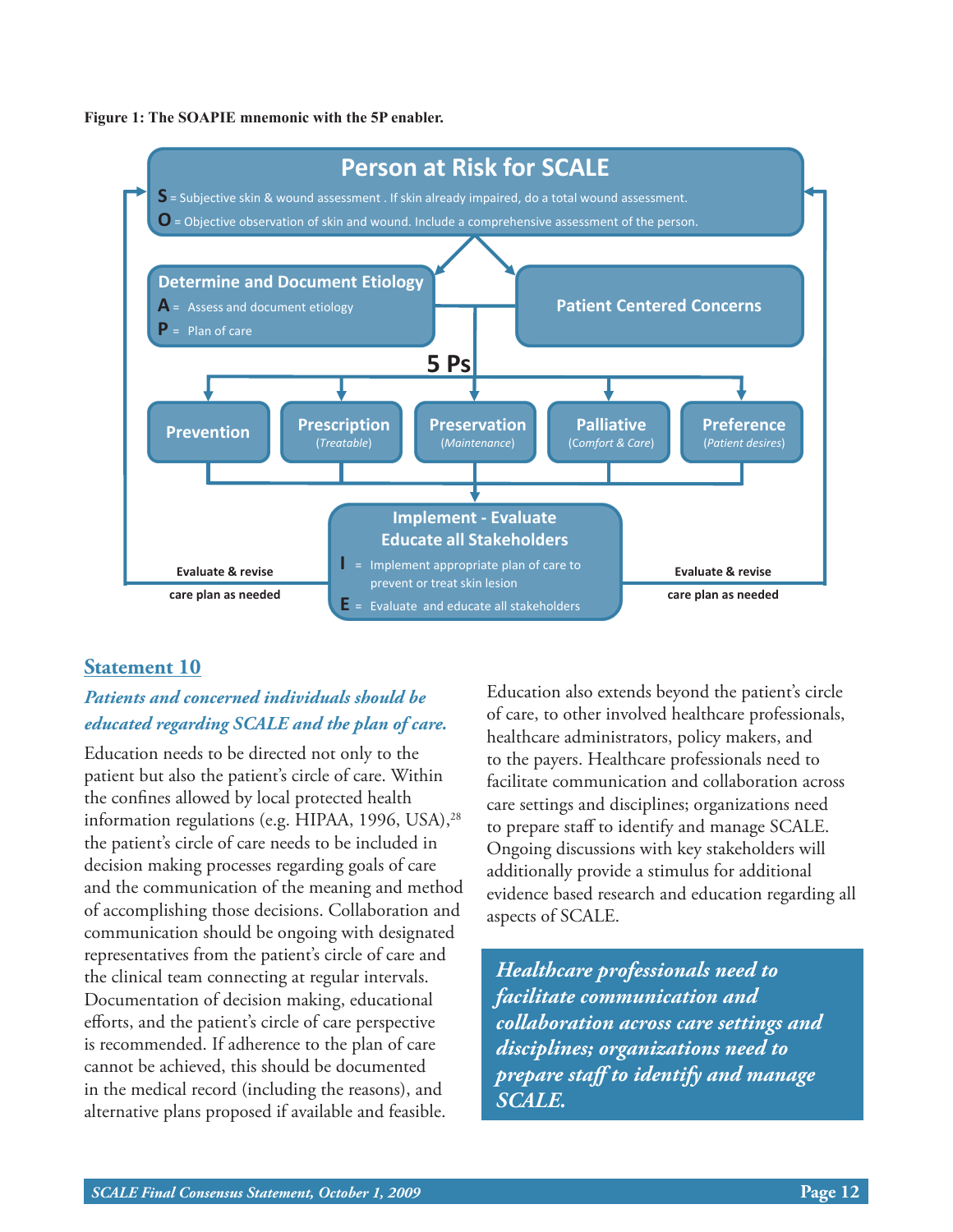## **Recommendations for Future Research**

Conduct and disseminate through publications and presentations:

- A thorough review of the literature concerning all aspects of SCALE.
- • Research to identify the mechanisms for the proposed decreased hypoperfusion and oxygenation of the skin and soft tissues involved with SCALE and resulting outcomes.
- • Research to determine the mechanisms for the proposed, tissue, cellular, and molecular dysfunctions that occur during SCALE.
- Research that helps to clarify and distinguish skin and soft tissue damage associated with SCALE from pressure ulcers and other skin disorders not associated with skin organ compromise or the end of life.
- Research into predictive tools for the onset and measurement of SCALE and the timing of life's end (possibly adaptive use of the Palliative Performance Scale (http://palliative.info/ resource\_material/PPSv2.pdf)
- Qualitative research to explore the impact of SCALE on the patient, the patient's circle of care, and professional caregivers with regard to healthcare-related quality of life.
- Development of a database of patients (with histories) suspected of exhibiting SCALE to analyze them retrospectively for skin and soft tissue changes and risk factors that occurred just prior to death. Isolate the skin changes and risk factors involved and determine how important each individual variable is to the occurrence of SCALE.
- Research cataloging patients who do not exhibit SCALE to identify factors that may help prevent the occurrence of SCALE.
- • Develop a registry of Kennedy Terminal Ulcers to better categorize this phenomenon, including location, clinical description, patient and ulcer outcomes, and the presence of other end of life skin changes including lesions in other locations.
- Both prospective and retrospective prevalence research of individuals suspected of exhibiting SCALE, particularly among hospice patients.
- Research on specific medical and physiologic conditions that may contribute to SCALE. These include but may not be limited to malignancy, hypotension and hemodynamic instability, administration of potent vasoconstrictors, peripheral arterial and vascular disease, hypoxia, malnutrition, and severe anemia.

## **Conclusions**

SCALE Panel members are in agreement that there are observable changes in the skin at the end of life. Our current understanding of this complex phenomenon is limited and the panel concludes that additional research is necessary to assess the etiology of SCALE, to clinically describe and diagnose the related skin changes, and to recommend appropriate pathways of care. The panel recommends that clinicians, laypeople, and policy makers need to be better educated in the medical, social, legal and financial ramifications of SCALE.

*Health care organizations need to ensure the provision of resources that enable health care professionals to identify and care for SCALE while maintaining the dignity of the patient, family and circle of care to the end of life.*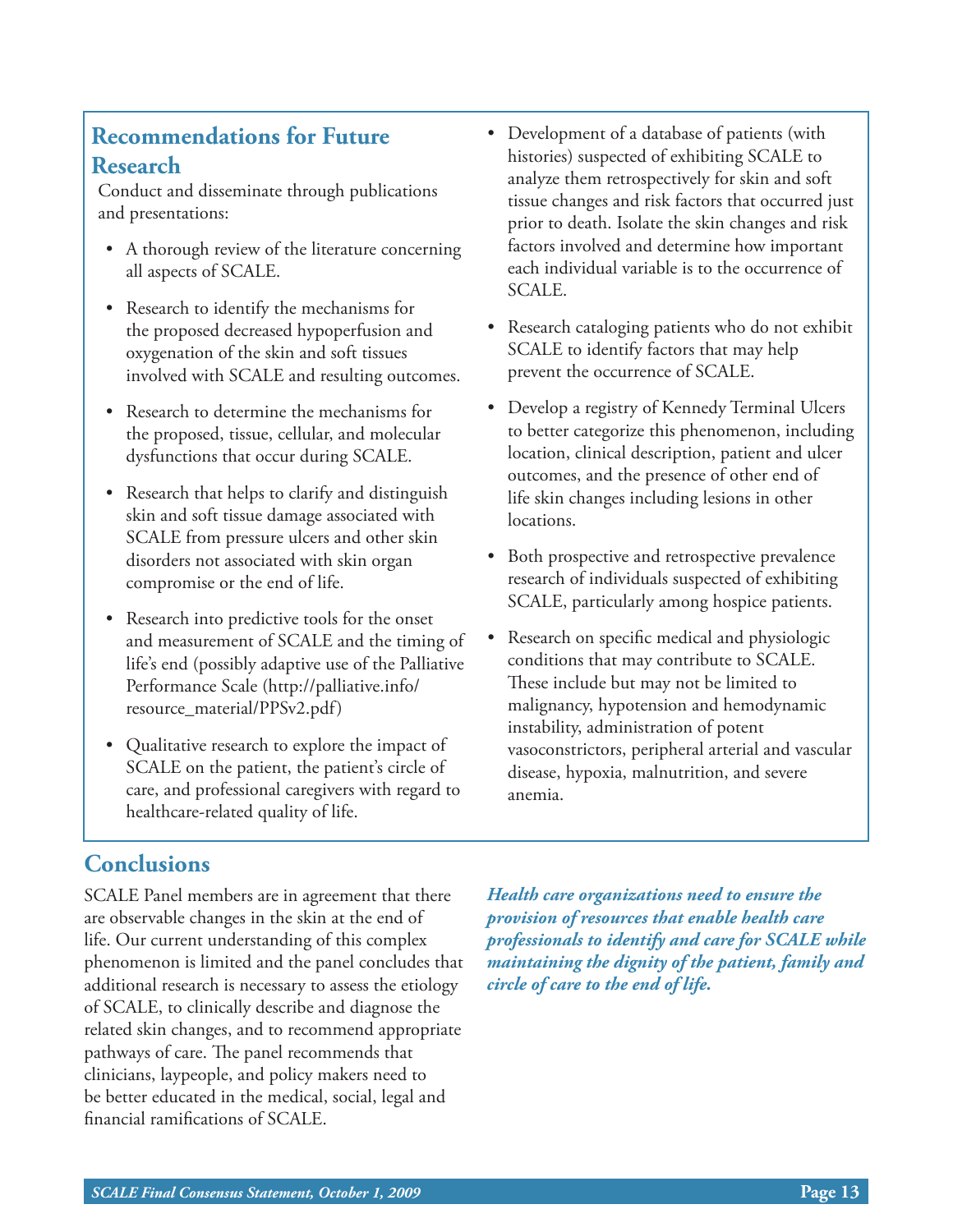## **Glossary of Terms**

**Arterial Ulcer:** An ulcer that occurs almost exclusively in the distal lower extremity due to inadequate perfusion/ischemia.37

**Avoidable (pressure ulcer):** The resident (individual) developed a pressure ulcer and the facility did not do one or more of the following: evaluate the resident's clinical condition and pressure ulcer risk factors; define and implement interventions that are consistent with resident needs, resident goals, and recognized standards of practice; monitor and evaluate the impact of the interventions; or revise the interventions as appropriate (CMS definition).38

**Charting by Exception (CBE):** Charting by exception is premised on an assumption that the patient has manifested a normal response to all interventions unless an abnormal response is charted.39 This type of charting is often performed with flow sheets that are based on preestablished guidelines, protocols, and procedures that identify and document the standard patient management and care delivery. Clinicians need to make additional documentation when the patient's condition deviates from the standard or what's expected.<sup>40</sup>

**Crust:** A hard outer layer or covering; cutaneous crusts are often formed by dried serum, pus or blood (one or more components may co-exist) on the surface of a ruptured blister or pustule.<sup>29</sup>

**Decubitus Ominosus:** Medical term first used by Jean-Martin Charcot in the 19th century to signify a sacral ulcer that presages death.

**Delphi Method:** A systematic, interactive forecasting method which relies on a panel of independent experts. The carefully selected experts answer questionnaires in two or more rounds. After each round, a facilitator provides an anonymous summary of the experts' forecasts from the previous round as well as the reasons they provided for their judgments. Thus, experts are encouraged to revise their earlier answers in light of the replies of other

members of their panel. It is believed that during this process the range of the answers will decrease and the group will converge towards the "correct" answer. Finally, the process is stopped after a predefined stop criterion (e.g. number of rounds, achievement of consensus, stability of results) and the mean or median scores of the final rounds determine the results.<sup>19</sup>

**Denudation:** See erosion.

**Diabetic Ulcer:** A wound occurring most often in the feet of people with diabetes due most commonly to neuropathy and/or peripheral vascular disease.<sup>41</sup>

**End of Life:** End of life is defined as a phase of life when a person is living with an illness that will worsen and eventually cause death. It is not limited to the short period of time when the person is moribund.<sup>1</sup>

**Erosion:** A loss of surface skin with an epidermal base.

**Fissure:** A thin linear loss of skin with a dermal or deeper base.

**Healable (wound):** A wound occurring on an individual whose body can support the phases of wound healing within the individuals expected lifetime.

**Healed (wound):** A wound that has attained closure of the epidermal surface. A recently closed wound may only have 20% tensile strength of skin that has never been wounded and may be susceptible to recurrent ulceration.

**Kennedy Terminal Ulcer:** A pressure ulcer that some individuals develop as they are dying. It is usually shaped like a pear, butterfly, or horseshoe, usually on the coccyx or sacrum (but has been reported on other anatomical areas), has colors of red, yellow or black, is sudden in onset, and usually is associated with imminent death. $2, 42-49$ 

**Lesion:** Any change in the skin that may be a normal or abnormal variant including a wound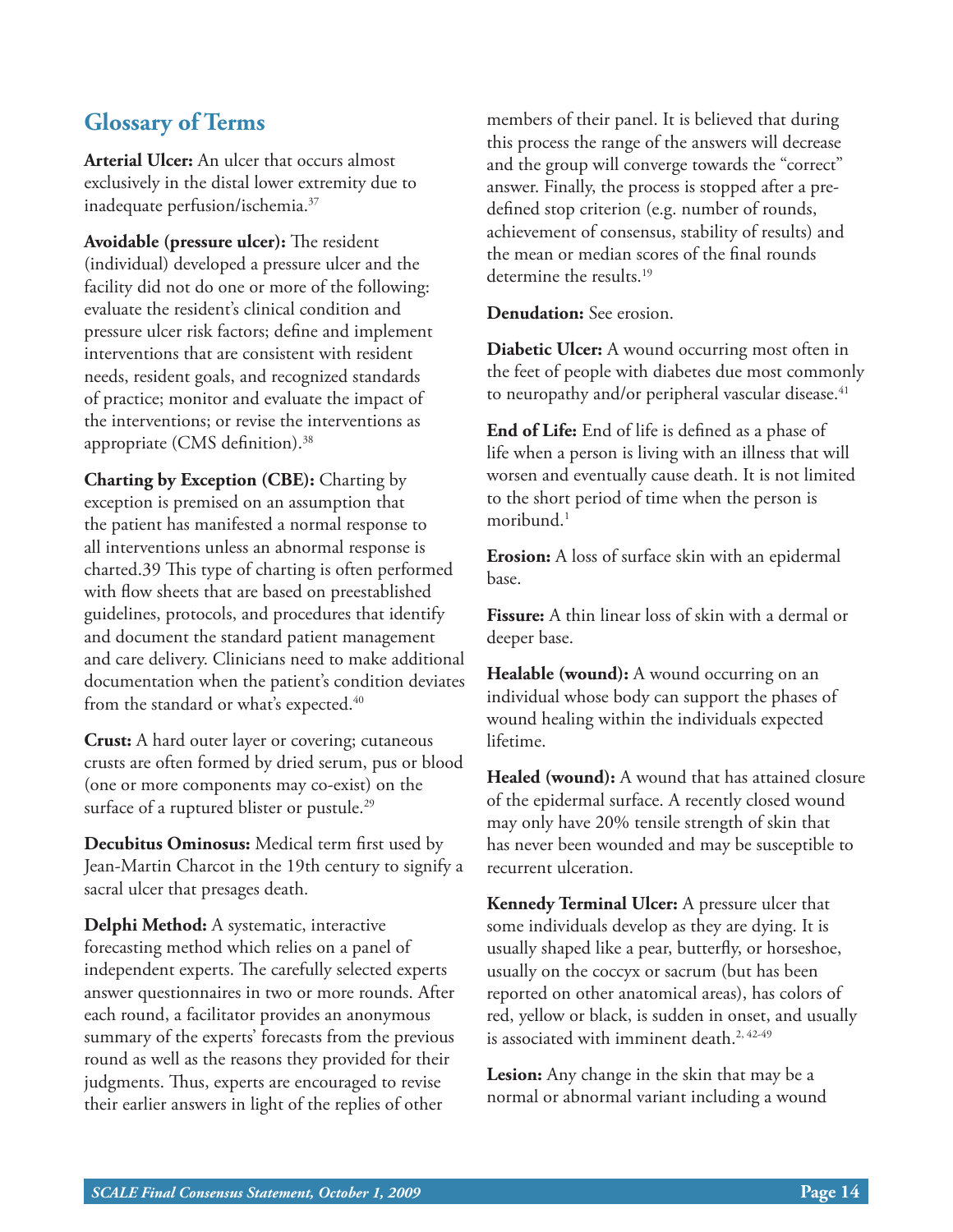or injury.29 It encompasses everything from macular lesions (color changes without elevation or depression of the skin) through total skin breakdown.

**Maintenance (wound):** An attempt to keep an ulcer from deteriorating by providing good wound care. The wound may not heal due to patient choice or a lack of the health care system to provide optimal resources to promote healing.

**Non-healable (wound):** A wound that often deteriorates and occurs on an individual whose body cannot support the phases of wound healing within the individuals expected lifetime. There may be inadequate vascular supply to support healing or the cause of the wound cannot be corrected.

**Palliative skin care:** Providing comfort and support for the bodies cutaneous surface (part of the practice of palliative medicine) is not a timeconfined but rather a goal-oriented and patientcentered care delivery model.<sup>50</sup> Palliative wound care is the evolving body of knowledge and skills that take a holistic approach to relieving suffering and improving quality of life for patients (individuals) and families living with chronic wounds, whether the wound is healable, can be maintained or may deteriorate.<sup>32</sup>

Patient circle of care: This is not a legal term, but rather a social term that includes all of the stakeholders in the patient's health and well being. The term includes, but is not limited to, the patient, a legal guardian or responsible party, a spouse or significant other, interested friends or family members, caregivers, and any other individual(s) who may have an interest in the patient's care and well being.

**Pressure Ulcer:** A pressure ulcer is localized injury to the skin and/or underlying tissue usually over a bony prominence, as a result of pressure, or pressure in combination with shear and/or friction. A number of contributing or confounding factors are also associated with pressure ulcers; the significance of these factors is yet to be elucidated.<sup>51</sup>

**Scale (skin):** Surface keratin that may be thick or thin, resembling a fish scale, cast off (desquamating) from the skin.<sup>29</sup>

**SCALE:** The acronym for Skin Changes at Life's End.

**Skin breakdown:** An interruption in the integrity of the skin surface leading to defect in the epidermal covering with an epidermal, dermal or deeper base.

**Skin compromise:** A state in which skin's protective function is at risk of breaking down.

**Skin failure:** An acute episode where the skin and subcutaneous tissues die (become necrotic) due to hypoperfusion that occurs concurrent with severe dysfunction or failure of other organ systems.<sup>8</sup>

**Skin tear:** A traumatic wound occurring principally on the extremities of older adults as a result of friction alone or with shearing and frictional forces that separate the epidermis from the dermis (partialthickness wound) or a deeper split that separates both the epidermis and the dermis from the underlying structures (full-thickness wound).30

**Stakeholders:** An individual, facility, or organization with an interest in Skin Changes at Life's End (SCALE).

**Stage I Pressure Ulcer:** Intact skin with nonblanchable redness of a localized area usually over a bony prominence. Darkly pigmented skin may not have visible blanching; its color may differ from the surrounding area.<sup>51</sup>

**Stage II Pressure Ulcer:** Partial thickness loss of dermis presenting as a shallow open ulcer with a red pink wound bed, without slough. May also present as an intact or open/ruptured serum-filled blister.<sup>51</sup>

**Stage III Pressure Ulcer:** Full thickness tissue loss. Subcutaneous fat may be visible but bone, tendon or muscle are not exposed. Slough may be present but does not obscure the depth of tissue loss. May include undermining and tunneling.<sup>51</sup>

**Stage IV Pressure Ulcer:** Full thickness tissue loss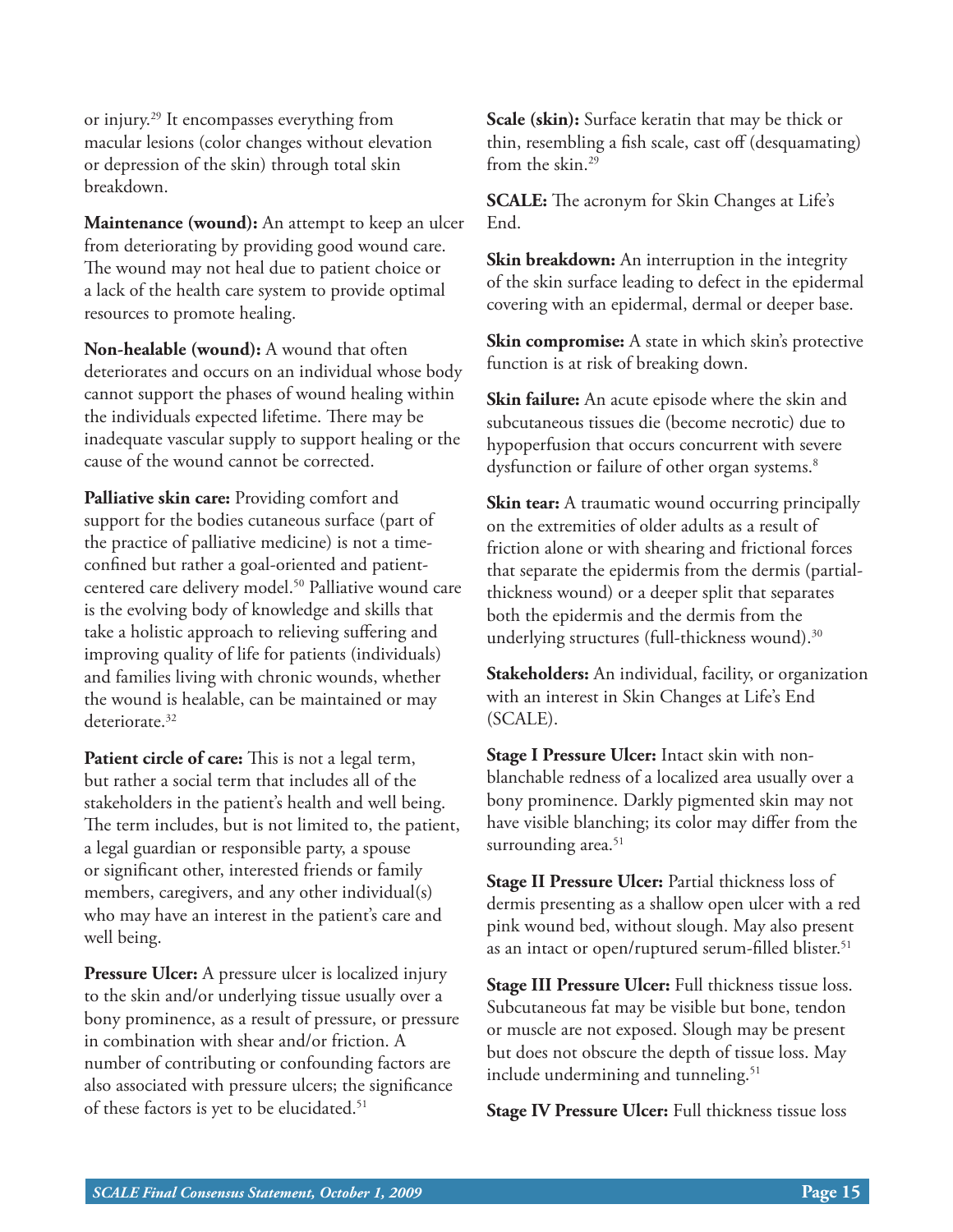with exposed bone, tendon or muscle. Slough or eschar may be present on some parts of the wound bed. Often include undermining and tunneling.<sup>51</sup>

**Suspected Deep Tissue Injury:** Purple or maroon localized area of discolored intact skin or blood-filled blister due to damage of underlying soft tissue from pressure and/or shear. The area may be preceded by tissue that is painful, firm, mushy, boggy, warmer or cooler as compared to adjacent tissue.<sup>51</sup>

**Terminal tissue trauma:** Damage to the integumentary system that has occurred at the end of life.

**Ulcer:** A loss of surface skin with a dermal or deeper base.

**Unavoidable (pressure ulcer):** The resident developed a pressure ulcer even though the facility had evaluated the resident's clinical condition and pressure ulcer risk factors; defined and implemented interventions that are consistent with resident needs, goals, and recognized standards of practice; monitored and evaluated the impact of the interventions; and revised the approaches as appropriate (CMS definition).38

**Unstageable Pressure Ulcer:** Full thickness tissue loss in which the base of the ulcer is covered by slough (yellow, tan, gray, green or brown) and/or eschar (tan, brown or black) in the wound bed. $51$ 

**Venous Ulcer:** A ulceration that occurs on the lower limb secondary to underlying venous disease; formerly called stasis ulcers.<sup>52</sup>

## **References**

- 1. Qaseem A, Snow V, Shekelle P, et al. Evidence-based interventions to improve the palliative care of pain, dyspnea, and depression at the end of life: a clinical practice guideline from the American College of Physicians. Ann Intern Med 2008;148(2):141-6.
- 2. Kennedy KL. The prevalence of pressure ulcers in an intermediate care facility. Decubitus 1989;2(2):44-5.
- 3. Hanson D, Langemo DK, Olson B, et al. The prevalence and incidence of pressure ulcers in the hospice setting: analysis of two methodologies. Am J Hosp Palliat Care 1991;8(5):18-22.
- 4. Levine JM. Historical perspective on pressure ulcers: the decubitus ominosus of Jean-Martin Charcot. J Am Geriatr Soc 2005;53(7):1248-51.
- 5. Charcot JM. Lectures on the Diseases of the Nervous System. Translated by G. Sigerson. London: The New Sydenham Society; 1877.
- 6. Shenk D. The Forgetting: Alzheimer's: Portrait of an Epidemic. Chapter 1, I Have Lost Myself: Anchor; 2003.
- 7. Langemo DK. The hot seat: the reality of skin failure. 18th Annual Clinical Symposium on Advances in Skin & Wound Care. Chicago, IL 2003.
- 8. Langemo DK, Brown G. Skin fails too: acute, chronic, and endstage skin failure. Adv Skin Wound Care 2006;19(4):206-11.
- 9. Goode PS, Allman RM. The prevention and management of pressure ulcers. Med Clin North Am 1989;73(6):1511-24.
- 10. La Puma J. The ethics of pressure ulcers. Decubitus 1991;4(2):43-4.
- 11. Witkowski JA, Parish LC. Skin failure and the pressure ulcer. Decubitus 1993;6(5):4.
- 12. Leijten FS, De Weerd AW, Poortvliet DC, De Ridder VA, Ulrich C, Harink-De Weerd JE. Critical illness polyneuropathy in multiple organ dysfunction syndrome and weaning from the ventilator. Intensive Care Med 1996;22(9):856-61.
- 13. Hobbs L, Spahn JG, Duncan C. Skin failure: what happens when this organ system fails. Poster presented at the 32nd Annual Wound, Ostomy, and Continence Nurses Society, Toronto, Canada June 2000.
- 14. Witkowski JA, Parish LC. The decubitus ulcer: skin failure and destructive behavior. Int J Dermatol 2000;39(12):894-6.
- 15. Brown G. Long-term outcomes of full-thickness pressure ulcers: healing and mortality. Ostomy Wound Manage 2003;49(10):42- 50.
- 16. Parish LC, Witkowski JA. Chronic wounds: myths about decubitus ulcers. Int J Dermatol 1994;33(9):623-4.
- 17. Alvarez OM, Kalinski C, Nusbaum J, et al. Incorporating wound healing strategies to improve palliation (symptom management) in patients with chronic wounds. J Palliat Med 2007;10(5):1161- 89.
- 18. Thomas DR. Are all pressure ulcers avoidable? J Am Med Dir Assoc 2003;4(2 Suppl):S43-8.
- 19. Wikipedia The Free Encyclopedia: Delphi Method. Available at URL: http://en.wikipedia.org/wiki/Delphi\_method. Last Accessed July 20,2009.
- 20. Sibbald RG, Krasner DL, Lutz JB, et al. Skin changes at life's end (SCALE): a preliminary consensus statement. World Council of Enterostomal Therapists Journal 2008;28(4):15-22.
- 21. Sibbald RG, Krasner DL, Lutz JB, et al. Skin Changes At life's End (SCALE) Preliminary Consensus Statement. Available at URL: www.Gaymar.com >Medical Research and Education>SCALE Consensus Documents. 2008;Last accessed July 20, 2009.
- 22. Ayello EA, Capitulo KL, Fife CE, et al. Legal Issues in the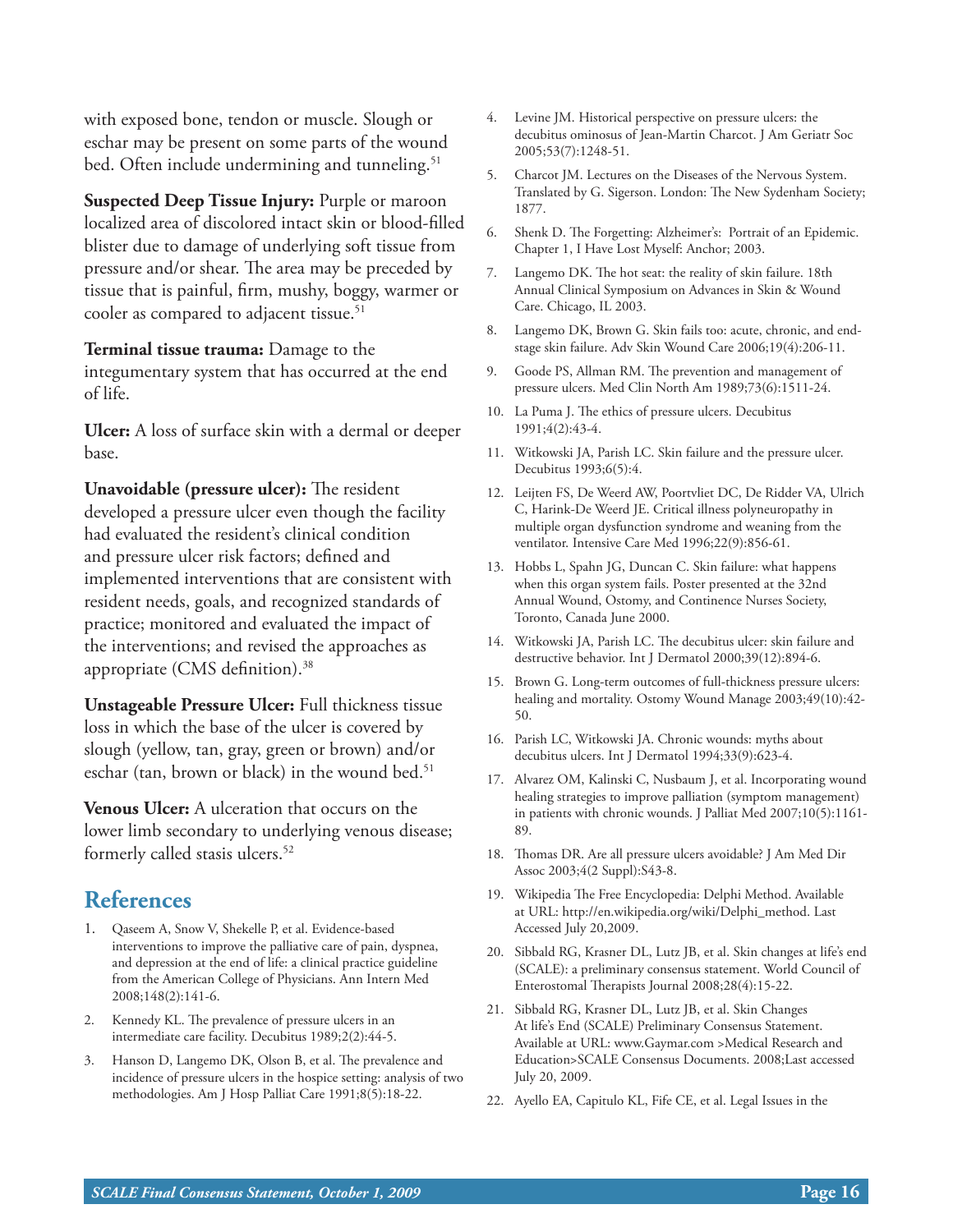Care of Pressure Ulcer Patients: Key Concepts for Healthcare Providers. White Paper Available from URL: WWW.Medline. com 2009.

- 23. Victoria Hospice Society, Palliative Performance Scale version 2 (PPSv2). Available at URL: http://palliative.info/resource\_ material/PPSv2.pdf 2001.
- 24. International Association for Hospice & Palliative Care: Assessment and Research Tools: Assessment and Research Tools. 2009;Available at URL: http://www.hospicecare.com/resources/ pain-research.htm.
- 25. Price P. Health-Related Quality of Life. In: Krasner D, Rodeheaver GT, Sibbald RG, editors. Chronic wound care: a clinical source book for healthcare professionals. 4th ed. Malvern, PA: HMP Communications; 2007. p. 79-83.
- 26. Krasner DL, Papen J, Sibbald RG. Helping Patients Out of the SWAMP©: Skin and Wound Assessment and Management of Pain. In: Krasner D, Rodeheaver GT, Sibbald RG, editors. Chronic wound care: a clinical source book for healthcare professionals. 4th ed. Malvern, PA: HMP Communications; 2007. p. 85-97.
- 27. Langemo DK. When the goal is palliative care. Adv Skin Wound Care 2006;19(3):148-54.
- 28. U.S. Department of Health and Human Services. Standards for Privacy of Individually Identifiable Health Information; Final Rule, 45 C.F.R. Parts 160, and 164. Code of Federal Regulations Available at: http://wedi.org/snip/public/ articles/45CFR160&164.pdf. Accessed May 13, 2009.
- 29. Stedman's Medical Dictionary, 27th Edition. Lippincott Williams & Wilkins. 2008 Available from URL: http://www. stedmans.com.
- 30. Payne RL, Martin ML. Defining and classifying skin tears: need for a common language. Ostomy Wound Manage 1993;39(5):16-20, 22-4, 26.
- 31. Krasner D, Rodeheaver GT, Sibbald RG. Interprofessional Wound Caring. In: Krasner D, Rodeheaver GT, Sibbald RG, editors. Chronic wound care: a clinical source book for healthcare professionals. 4th ed. Malvern, P.A.: HMP Communications; 2007. p. 3-9.
- 32. Ferris FD, Al Khateib AA, Fromantin I, et al. Palliative wound care: managing chronic wounds across life's continuum: a consensus statement from the International Palliative Wound Care Initiative. J Palliat Med 2007;10(1):37-9.
- 33. Romanelli M, Dini V, Williamson D, Paterson D, Pope M, Sibbald R. Measurement: Lower Leg Ulcer Vascular and Wound Assessment. In: Krasner D, Rodeheaver GT, Sibbald RG, editors. Chronic wound care: a clinical source book for healthcare professionals. 4th ed. Malvern, PA: HMP Communications; 2007. p. 463-80.
- 34. Lee KF, Ennis WJ, Dunn GP. Surgical palliative care of advanced wounds. Am J Hosp Palliat Care 2007;24(2):154-60.
- 35. Weed LJ. The problem oriented record as a basic tool in medical education, patient care and clinical research. Ann Clin Res 1971;3(3):131-4.
- 36. Bergstrom N, Braden BJ, Laguzza A, Holman V. The

Braden Scale for Predicting Pressure Sore Risk. Nurs Res 1987;36(4):205-10.

- 37. Holloway GA. Arterial Ulcers: Assessment, Classification, and Management. In: Krasner D, Rodeheaver GT, Sibbald RG, editors. Chronic wound care: a clinical source book for healthcare professionals. 4th ed. Malvern, PA: HMP Communications; 2007. p. 443-449.
- 38. CMS Manual System Department of Health & Human Services (DHHS). Pub. 100-07 State Operations. Provider Certification. Centers for Medicare & Medicaid Services (CMS).Transmittal 4. Date: November 12, 2004.
- 39. Murphy EK. Charting by exception OR Nursing Law. AORN J 2003 (NOV).
- 40. Smith LM. How to chart by exception. Nursing 2002 (SEPT).
- 41. Steed DL. Wounds in People with Diabetes: Assessment, Classification, and Management. In: Krasner D, Rodeheaver GT, Sibbald RG, editors. Chronic wound care: a clinical source book for healthcare professionals. 4th ed. Malvern, PA: HMP Communications; 2007. p. 537-542.
- 42. Kozier B, Erb G, Olivieri R. Fundamentals of nursing: concepts, process and practice. 4th ed. Redwood City, Calif.: Addison-Wesley Nursing; 1991.
- 43. Milne CT, Corbett LQ. The Kennedy Terminal Ulcer. In: Wound, Ostomy, and Continence Secrets. Philadelphia, PA: Hanley & Belfus; 2003. p. 198-199.
- 44. Kennedy KL. Gaymar Pictoral Guide to Pressure Ulcer Assessment. Second ed. Orchard Park, NY: Gaymar Industries, Inc.; 2006.
- 45. Weir D. Pressure ulcers: assessment, classification, and management. In: Krasner DL, Rodeheaver GT, Sibbald RG, editors. Chronic Wound Chare: A Clinical Source Book for Healthcare Professionals. 4th ed., edited by Diane L. Krasner, George T. Rodeheaver, R. Gary Sibbald. ed. Malvern, Pennsylvania: HMP Communications; 2007. p. 577-578.
- 46. The different types of wounds. In: The Wound Care Handbook. Mundelein, IL: Medline Industries, Inc.; 2007. p. 110-11.
- 47. Ayello EA, Shank JE. Ulcerative lesions. In: Kuebler KK, Heidrich DE, Esper P, editors. Palliative & end-of-life care: clinical practice guidelines. 2nd ed. ed. Philadelphia, Pa. ; Edinburgh: Elsevier Saunders; 2007. p. 523.
- 48. Turnbull GB. Year's end notables. Ostomy Wound Manage 2001;47(12):10.
- 49. Hogue EE. Key legal issues for wound care practitioners in 2005. The Remmington Report May/June 2005;13(3):14-16.
- 50. Davis MP, Walsh D, LeGrand SB, Lagman R. End-of-Life care: the death of palliative medicine? J Palliat Med 2002;5(6):813-4.
- 51. National Pressure Ulcer advisory Panel: Updated Staging System. Available at URL: http://www.npuap.org/pr2.htm. 2007.
- 52. Sibbald RG, Williamson D, Contreras-Ruiz J, et al. Venous Leg Ulcers. In: Krasner D, Rodeheaver GT, Sibbald RG, editors. Chronic wound care: a clinical source book for healthcare professionals. 4th ed. Malvern, PA: HMP Communications; 2007. p. 429-442. © 2008 SCALE Expert Panel.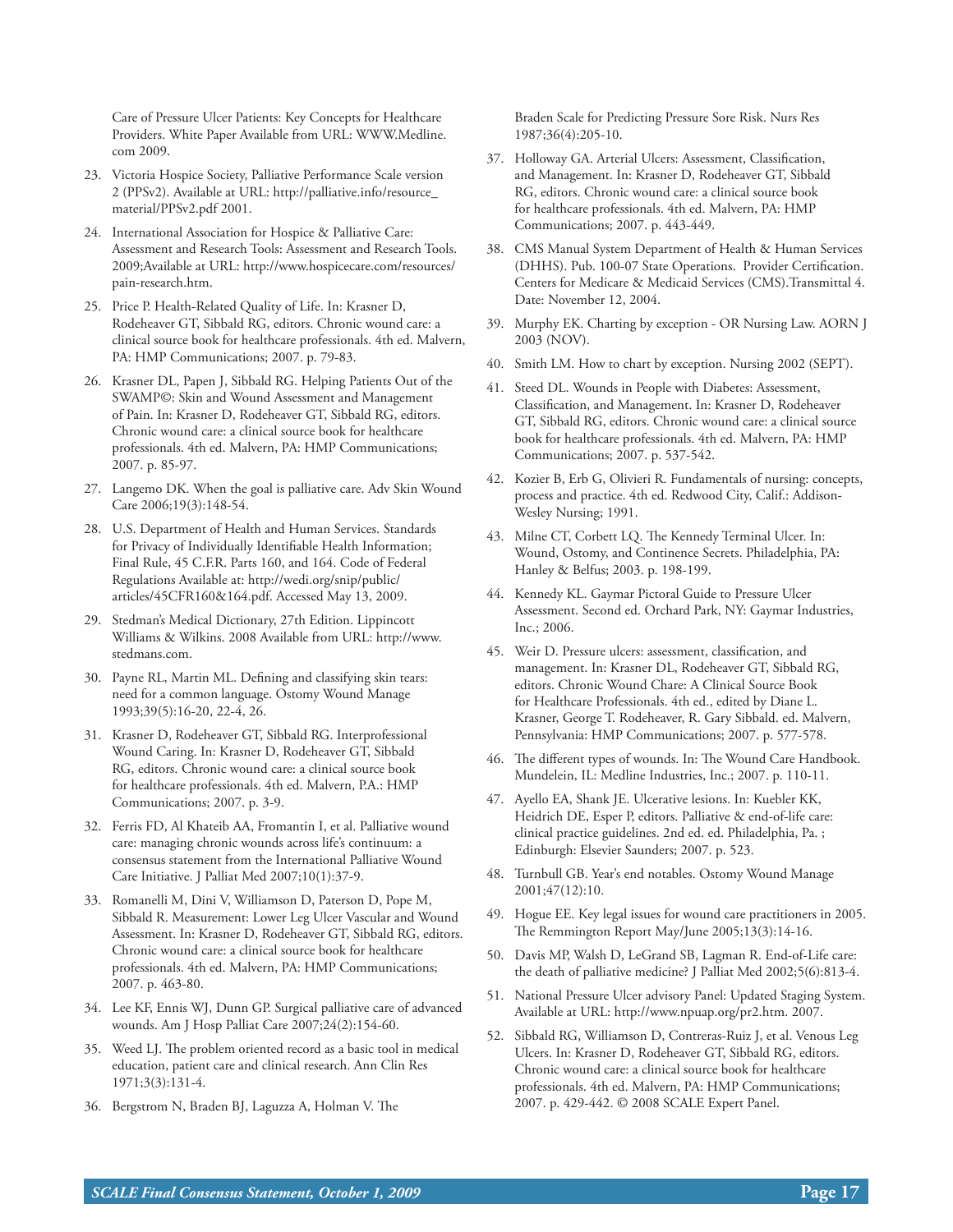## **List of Distinguished Reviewers**

Sadanori Akai Mapan Mona Baharestani USA Jane Ellen Barr USA Scott Bolhack USA Barbara Braden USA Barbara Bates-Jensen USA Janice Beitz USA Pauline Beldon UK Nancy Bergstrom USA Dan Berlowitz USA Joyce Black USA Keryln Carville Australia Pat Coutts Canada Carol Dealey UK Tom Defloor Belgium Dorothy Doughty USA Caroline Fife USA Chris Glynn UK Laurie Goodman Canada Robert Gunther USA Terese Henn USA Heather Hettrick USA Cathy Kalinski USA David Keast Canada Kathryn Kozell Canada Steven Kravitz **USA** Kathleen Lawrence USA Michele Lee Hong Kong Jeffrey Levine USA Larry Liebrach Canada Christina Lindholm Sweden Maartin Lubbers Netherlands Vera Lucia de Gouevia Santos Brazil JoAnn Maklebust USA Marge Meehan USA Gerit Mulder USA

| Linda Norton              | Canada     |
|---------------------------|------------|
| Jeanne Nusbaum            | <b>USA</b> |
| <b>Nancy Parslow</b>      | Canada     |
| <b>Christine Pearson</b>  | Canada     |
| <b>Ben Peirce</b>         | <b>USA</b> |
| Patricia Price            | UK         |
| Madhuri Reddy             | <b>USA</b> |
| George Rodeheaver         | <b>USA</b> |
| Marco Romanelli           | Italy      |
| James Spahn               | <b>USA</b> |
| Aletha Tippett            | <b>USA</b> |
| <b>Charles Von Gunten</b> | <b>USA</b> |
| Robert Warriner           | <b>USA</b> |
| Kevin Woo                 | Canada     |
| Gail Woodbury             | Canada     |
|                           |            |